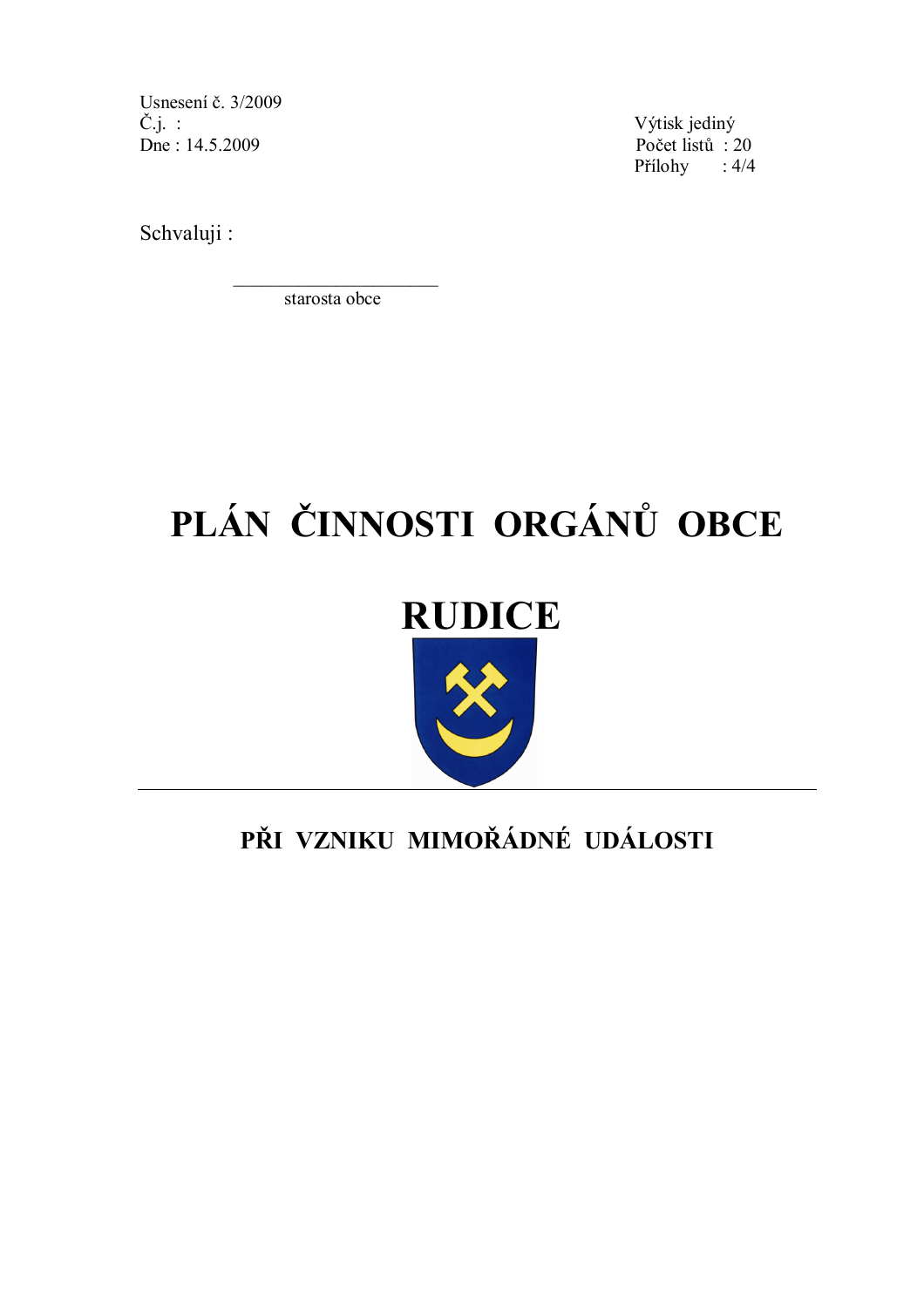#### $OBSAH$ :

#### Úvod

#### A. Základní údaje o obci

- 1. Geografické
- 2. Demografické
- 3. Popis infrastruktury

#### B. Analýza možného ohrožení (rizika)

#### C. Síly a prostředky k likvidaci mimořádných událostí, dislokované na území obce

- 1. Základní složky integrovaného záchranného systému
- 2. Ostatní složky integrovaného záchranného systému

#### D. Základní opatření při vzniku mimořádné události

- 1. Vyrozumění
- 2. Varování obyvatelstva
- 3. Ukrytí
- 4. Individuální ochrana
- 5. Evakuace
- 6. Nouzové přežití
- 7. Humanitární pomoc

#### $E_{\star}$ Metodika činnosti krizového štábu obce (obecního úřadu)

#### Přílohy

- $\mathbf{1}$ Možný text tísňové informace pro obyvatelstvo
- Možný text pokynu pro obyvatelstvo k provedení evakuace  $2.$
- $\mathcal{E}$ Seznam evakuovaných osob.
- Přehled o zdrojích vody  $\overline{4}$
- $5<sub>1</sub>$ Mapa Rudice
- Vybavení požární jednotky obce Rudice 6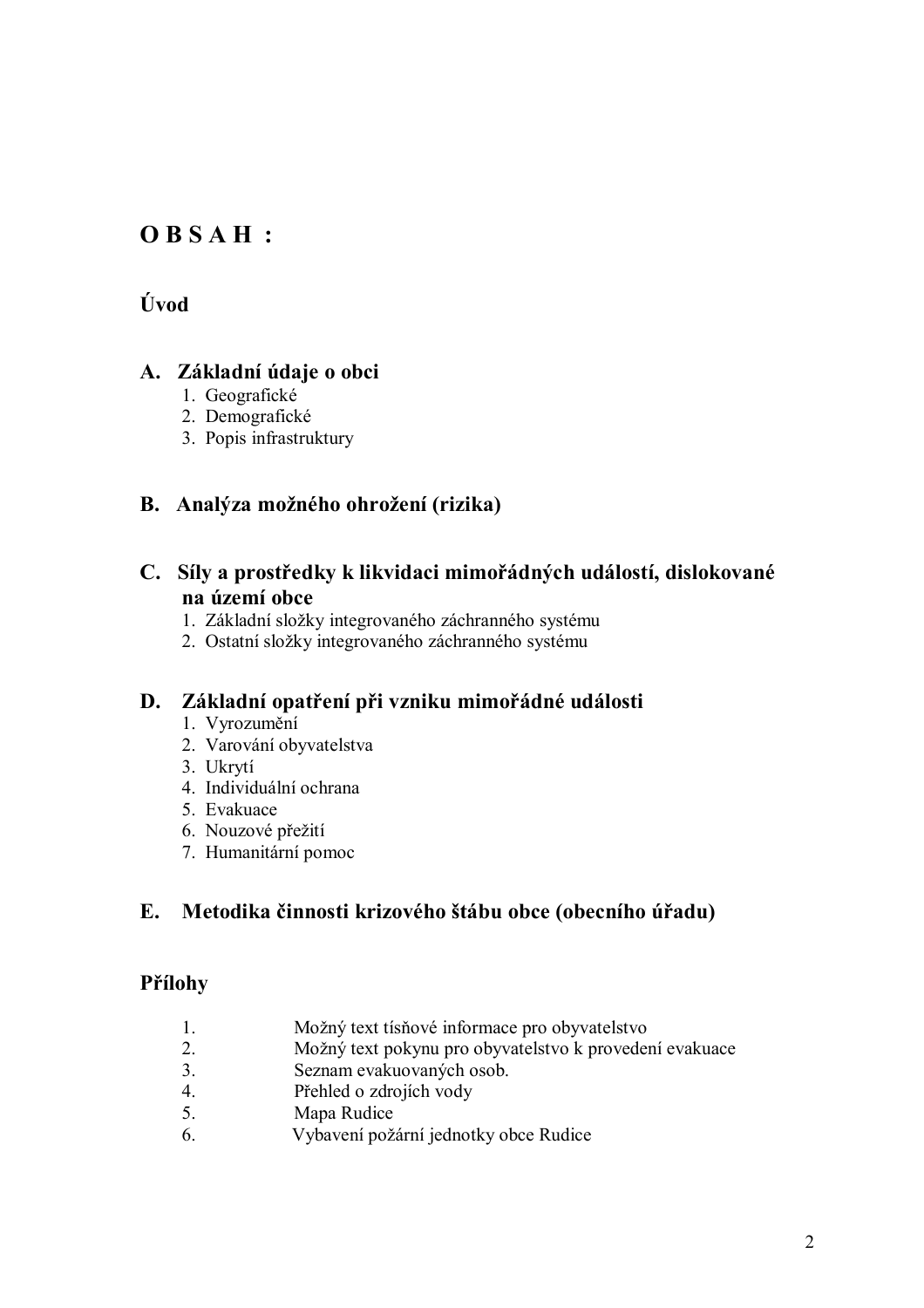# **ÚVOD**

Úkoly a opatření orgánů obce při vzniku mimořádných událostí jsou vymezeny zákonem č. 239/2000 Sb., o integrovaném záchranném systému a o změně některých zákonů, § 15 a 16.

Mimořádnou událostí se rozumí škodlivé působení sil a jevů vyvolaných činností člověka, přírodními vlivy, a také havárie, které ohrožují život, zdraví, majetek nebo životní prostředí a vyžadují provedení záchranných a likvidačních prací.

Orgány obce zajišťují připravenost obce na mimořádné události a podílejí se na provádění záchranných a likvidačních prací a na ochraně obyvatelstva.

Plán činnosti orgánů obce RUDICE, okres Blansko je základním dokumentem obecního úřadu pro zabezpečení úkolů a opatření na ochranu životů, zdraví, majetku nebo životního prostředí při vzniku mimořádných událostí.

# A. ZÁKLADNÍ ÚDAJE O OBCI

#### Geografické  $1.$

Obec RUDICE leží ve střední části Moravského krasu severně od krajského města Brna cca 25km a jižně od města Blanska (dříve okresní město) cca 12km. Rozloha obce je 6km2 a tvoří jakýsi tvar podkovy a dělí se na tři části:

- 1) částí je Tumperek, je o něco málo nižším geografickým bodem než Hajce a tvoří jižní konec obce podkovy.
- 2) částí jsou Hajce, které jsou nejvyšším geografickým místem obce a tvoří severozápadní konec podkovy
- 3) částí je **Dědina** a ta je nejníže položená část obce a nachází se mezi Tumperkem a Hajcemi v rádius podkovy

V okolí obce je mnoho vodních zdrojů a to bývalých štol po těžbě rudy a kaolinu. Tyto jsou v jihozápadní části katastru obce. V jihovýchodní části se nachází potok z jedovnického rybníka Olšovec, jako další vodní zdroj. Viz. příloha č. 5., mapka (bude doplněna) a příjezdy k vodním zdrojům viz příloha č.4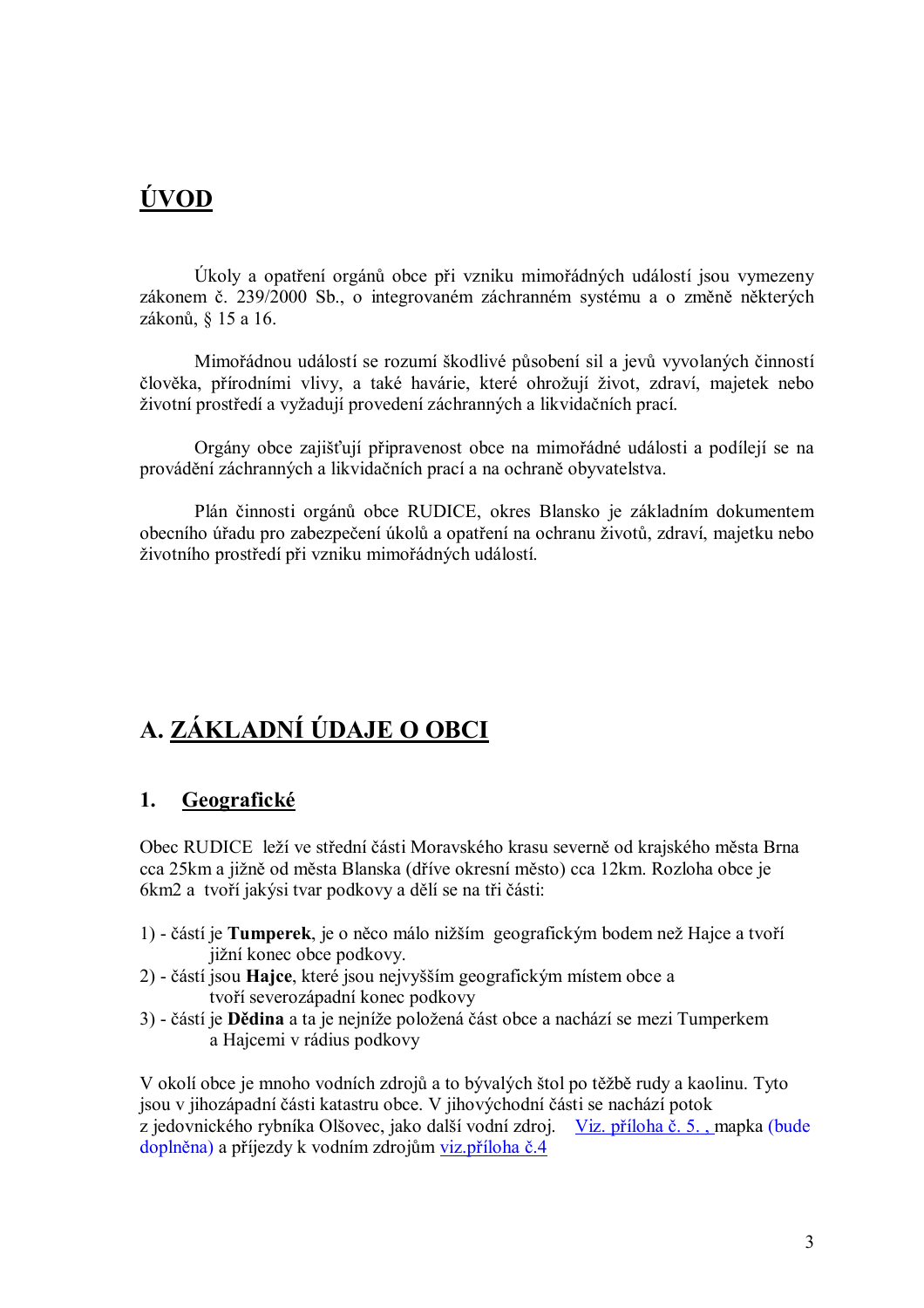## 2. Demografické

#### a) Přehled počtů obyvatelstva - celkem 900 obyvatel

| Obec, místní část,<br>osada | Celkový<br>počet | Předproduktivní<br>věk | Produktivní věk<br>muži | ženy | Poproduktivní<br>věk |
|-----------------------------|------------------|------------------------|-------------------------|------|----------------------|
| Tumperek                    |                  |                        |                         |      |                      |
| Hajce                       |                  |                        |                         |      |                      |
| Dědina                      |                  |                        |                         |      |                      |
| $C$ elkem                   | 897              | 324                    | 181                     | 173  | 219                  |

#### b) Školská zařízení

|                 |               | Počet       | Poznámka |
|-----------------|---------------|-------------|----------|
| <b>Adresa</b>   | žáci/studenti | zaměstnanci |          |
| Rudice 115      | 80            | 11          |          |
| 67906 Jedovnice |               |             |          |
|                 |               |             |          |
|                 |               |             |          |
|                 |               |             |          |
|                 |               |             |          |
|                 |               |             |          |
|                 |               |             |          |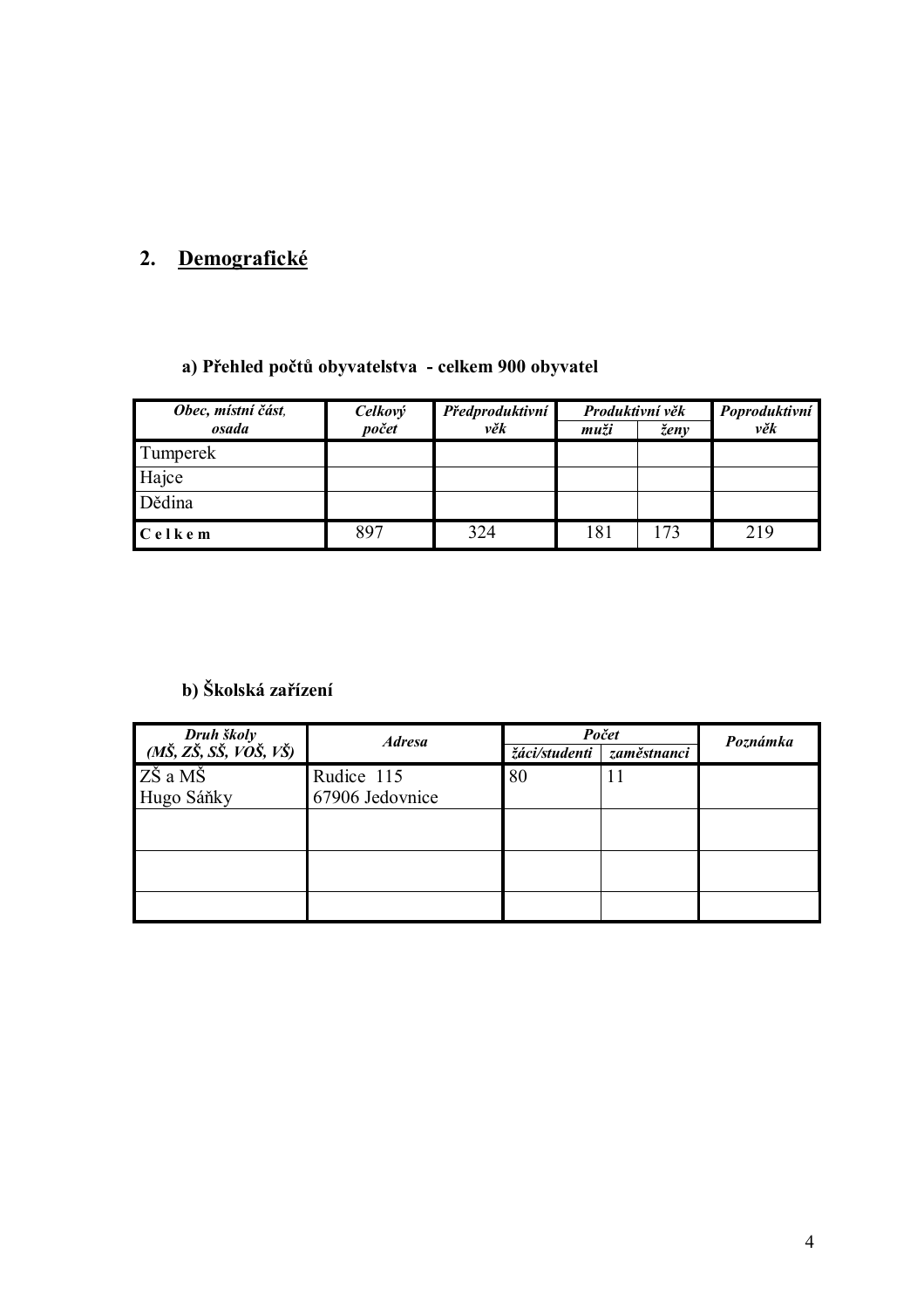#### c) Právnické a podnikající fyzické osoby v katastru obce

| Právnická osoba,<br>Fyzicky podnikající<br>osoba | <b>Adresa</b> | Počet<br>zaměstnanců | Poznámka |
|--------------------------------------------------|---------------|----------------------|----------|
| Restaurace Tumperek                              | Rudice č.39   | $\overline{4}$       |          |
| <b>Bar Kohoutek</b>                              | Rudice č.     | $\mathbf{1}$         |          |
| Prodejna MIKA                                    | Rudice č.     | $\mathbf{1}$         |          |
|                                                  | $\bullet$     |                      |          |
|                                                  |               |                      |          |
|                                                  |               |                      |          |
|                                                  |               |                      |          |
|                                                  |               |                      |          |
|                                                  |               |                      |          |
|                                                  |               |                      |          |
|                                                  |               |                      |          |
|                                                  |               |                      |          |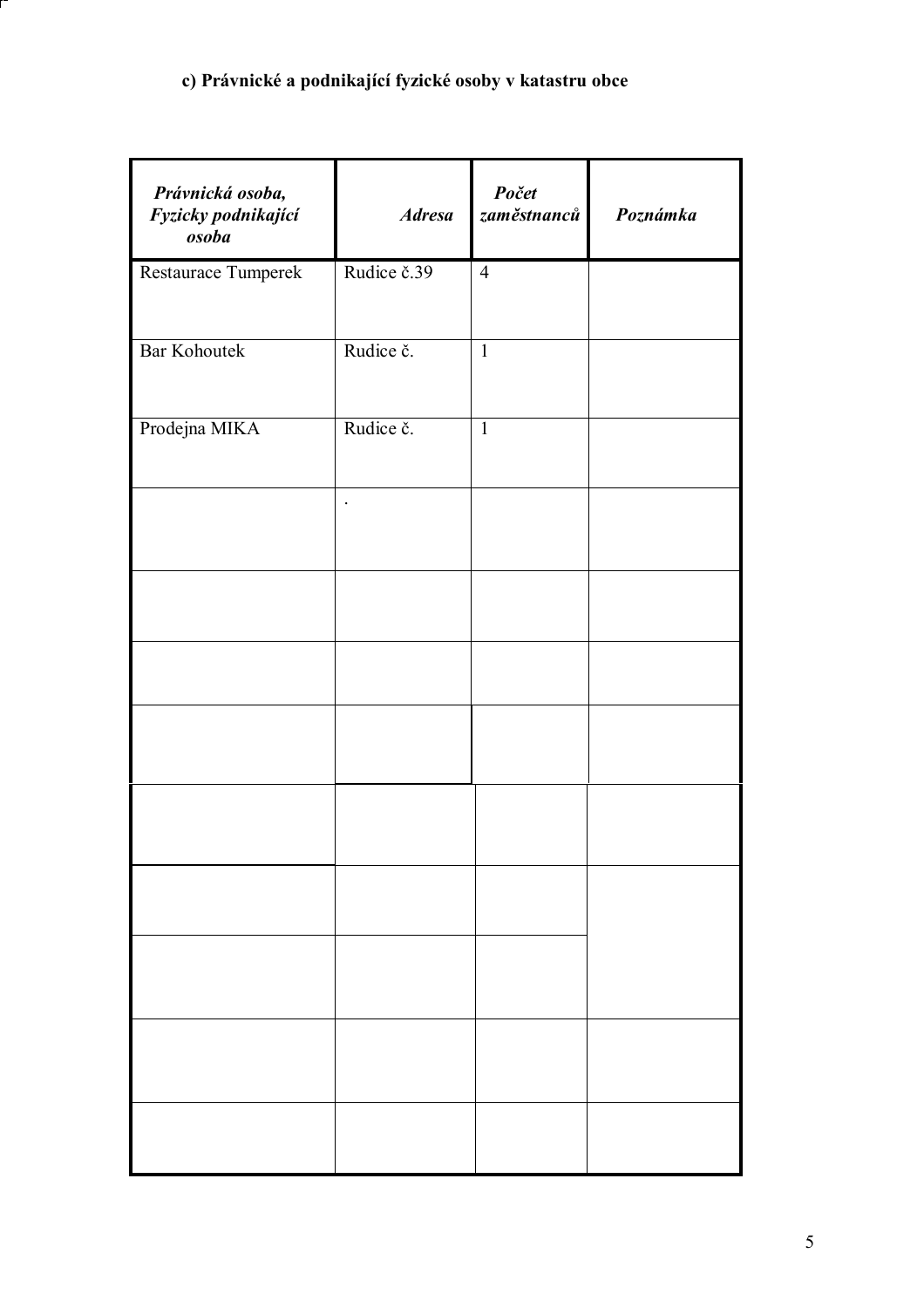#### d) Počty hospodářských zvířat (velkochovy)

| Obec, místní část, |           | Poznámka     |             |              |  |  |
|--------------------|-----------|--------------|-------------|--------------|--|--|
| osada              | Skot (ks) | Prasata (ks) | Drůbež (ks) | Ostatní (ks) |  |  |
| Není               |           |              |             |              |  |  |
| Není               |           |              |             |              |  |  |
| Není               |           |              |             |              |  |  |

Doplnit v případě zahájení chovu některého z druhů.

#### 3. Popis infrastruktury

V obci je charakter výroby zaměřen na stavební průmysl, dřevovýroba, kovovýroba, obchod služeb v pohostinství a obchodu s potravinami. Dále se zde nachází i odvětví autoopravny a drobných živnostníků. Dopravní sít se zabezpečována autobusy IDS JmK. Přes část obce vede okresní komunikace č. 37922, která vede ze silnice č.379 na obec Olomoučany.

Do obce je doveden vysoko tlak zemního plynu a obec je z 90% napojena. Elektrická energie je do celé obce dovedena přes tří transformátory umístěné v částech obce Tumperek, Dědina a Hajce.

Zásobování pitnou vodou je z veřejného vodovodu, který je přiváděn z nedalekých Jedovnic a s vlastního podzemního hloubkového zdroje v oblasti Tipeček. V obci jsou dva vodojemy pro načerpání vody do zásobníku a to v Dědině a v Hajcích. Možnost nedostatku pitné vody je řešeno dodávkou cisteren Vodárenskou akciovou společností a.s., Boskovice

Kanalizační sít v celé obci je svedena do ČOV a odsud do propadání.

# B. ANALÝZA MOŽNÉHO OHROŽENÍ (RIZIKA)

V zhledem geografickému položení obce v nadmořské výšce nad 500m se od toho odvíjí přírodní vlivy typu : vichřice a časté silnější větry. Výskyt sněhových srážek bývá průměrný a následné povodně jsou zde nemožné, protože voda steče do údolí Rudického propadání do jeho jeskynního systému. Záplavy zde mohou být lokální spíše v dolní části obce (Dědina), v místech u ČOV a také je možné zaplavení některých menších úseků zahrádek, ale to je jen výjimečně. Jelikož je obec na slabé vrstvě zeminy a pod ní jsou vápencová podloží nehrozí obci sesuvy půd a různé jevy s tím spojeny.

Obec je obklopena ze dvou třetin lesy a tím by se mohly stát zdrojem požárů, který by mohl v blízkých částech obce přejít na obydlí. Zrovna v těch úsecích od lesa se nachází mnoho zdrojů vody ze zatopených štol. Ty mohou být použity pro případný přísun vody dálkovým vedení nebo kyvadlovou dopravou. Viz příloha č.1

Výskyt znečištění ovzduší se neočekává, protože obec nemá žádného znečišťovatele z řad právnických a podnikajících fyzických osob a ni občanů.

Na území obce není umístěn žádný objekt, v němž by byla umístěna nebezpečná chemická látka nebo chemický přípravek s uvedením množství a druhu ohrožující látky a předpokládaných možných následků při jejich úniku.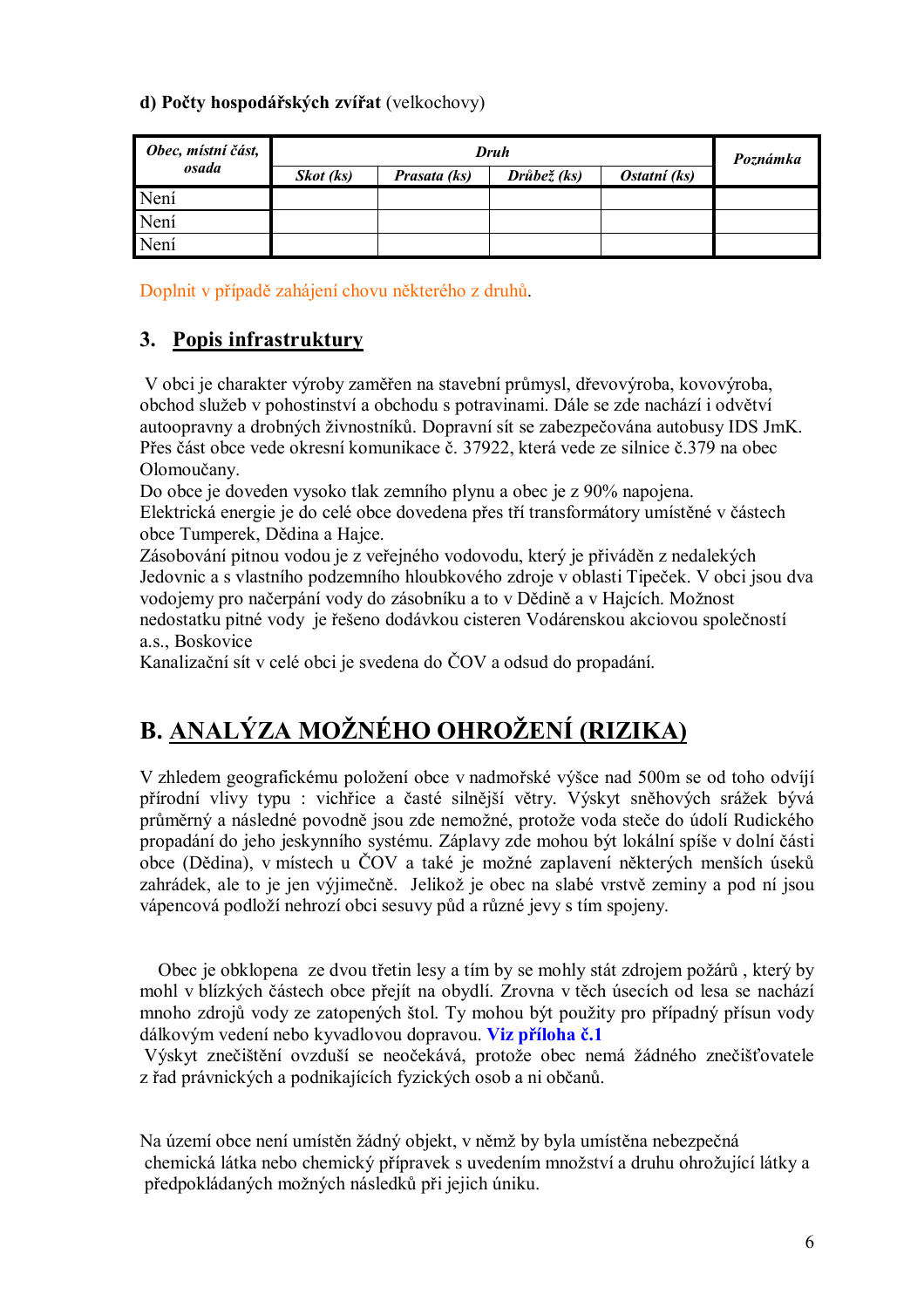# C. <u>SÍLY A PROSTŘEDKY K LIKVIDACI MIMOŘÁDNÝCH</u><br><u>UDÁLOSTÍ, DISLOKOVANÉ NA ÚZEMÍ OBCE</u>

#### 1. Základní složky integrovaného záchranného systému:

#### 1. stupeň:

- hasičský záchranný sbor Jihomoravského kraje, územní odbor Blansko, Poříčí 22, 67801

- jednotky požární ochrany - SDH Rudice,

| SDH Jedovnice,    |
|-------------------|
| <b>SDH</b> Adamov |

#### 2.stuneň:

| - jednotky požární ochrany - HZS Blansko,   |                |
|---------------------------------------------|----------------|
|                                             | SDH Senetářov, |
|                                             | SDH Sloup,     |
|                                             | SDH Petroviče, |
|                                             | SDH Březina,   |
|                                             | SDH Krásenko,  |
| 3.stupen:                                   |                |
| - jednotky požární ochrany - SDH Olomoučany |                |
|                                             | SDH Šošůvka    |

#### Dle poplachového plánu obce Rudice.

#### 2. Ostatní složky integrovaného záchranného systému:

- zařízení zdravotnické záchranné služby Blansko, nemocnice Blansko
- Česká speleologická záchranná služba ČR
- složky Policie ČR Blansko,

- Obecní policie Jedovnice

#### možno dále doplnit

- zařízení civilní ochrany zřízená obcí podle zákona č. 239/2000 Sb., § 15, odst.3,
- síly a prostředky právnických a podnikajících fyzických osob,
- občanská sdružení, která lze využít k záchranným a likvidačním pracím  $(nap\check{r}, \check{C}\check{C}K, kynologov\acute{e}...).$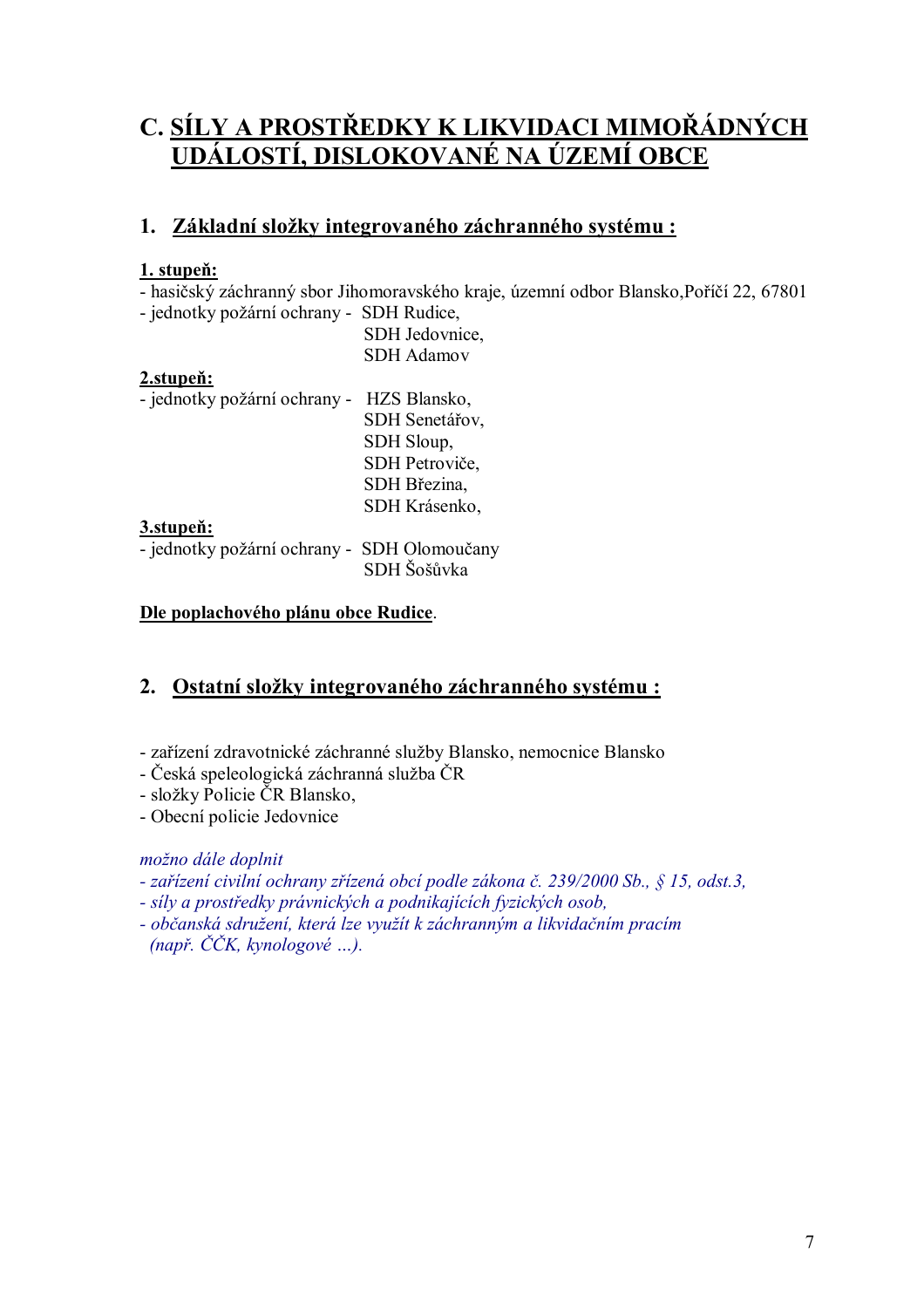# D. ZÁKLADNÍ OPATŘENÍ PŘI VZNIKU MIMOŘÁDNÉ **UDÁLOSTI**

#### 1. Vyrozumění

Při zjištění vzniku mimořádné události (po převzetí zprávy o jejím vzniku a podle možností po ověření zprávy) vyrozumět podle charakteru a rozsahu mimořádné události:

a) složky integrovaného záchranného systému

| <b>IZS/HZS</b>                  | mezinárodní telefonní číslo | 112                      |
|---------------------------------|-----------------------------|--------------------------|
| <b>IZS/HZS</b>                  |                             | <i>150</i>               |
| <b>HZS Blansko</b>              |                             | 950 611 111              |
| <b>RZS</b>                      |                             | 155                      |
| Policie ČR                      |                             | 158                      |
| Policie ČR Blansko              |                             | 974 631 111, 974 631 396 |
| <b>Obecní Policie Jedovnice</b> |                             | 516 528 220, 723 204 979 |
| Území obce:                     |                             |                          |
| Starosta obce                   |                             | 516 443 528, 602 729 097 |

| Suirvsia vvce                  |                                                                                       |                           | $J10$ 44J $J20$ , $002$ (29 $09$ ) |
|--------------------------------|---------------------------------------------------------------------------------------|---------------------------|------------------------------------|
| <b>Místostarosta</b>           |                                                                                       | 602 792 125               |                                    |
| Bezpečnostní pořádková komise, | $\frac{1}{2} \frac{1}{2} \frac{1}{2} \frac{1}{2} \frac{1}{2} \frac{1}{2} \frac{1}{2}$ | 516 442 942               |                                    |
| <b>SDH, JPO obce Rudice</b>    |                                                                                       | 737 489 540, 603 530 568, |                                    |
| Zdravotníci na území obce      | $\frac{1}{2} \left( \frac{1}{2} \right) = \frac{1}{2}$                                | bude doplněno             |                                    |
|                                | Speleologická záchranná služba ČSS ---                                                | 721 900 970               |                                    |
|                                |                                                                                       |                           |                                    |

#### **KRIZOVÁ SITUACE**

Je mimořádná událost, v jejímž důsledku se vyhlašuje krizový stav. Jsou při ní ohroženy životy, zdraví, majetek, životní prostředí a hrozící nebezpečí nelze odvrátit a způsobené škody odstranit běžnou činností správních úřadů a složek integrovaného záchranného systému.

| KRIZOVÝ STAV VYHLAŠUJE | ZÁKONNÁ NORMA                                                              |
|------------------------|----------------------------------------------------------------------------|
|                        | Stav nebezpečí Hejtman kraje Zákon č. 240/2000 Sb. – § 3                   |
|                        | Nouzový stav Vláda ČR Ústavní zákon č. 110/1998 Sb. – čl. 5, 6             |
|                        | Stav ohrožení státu Parlament ČR Ústavní zákon č. 110/1998 Sb. – čl. 7     |
|                        | Válečný stav Parlament ČR Ústava ČR – ústavní zákon č. 1/1993 Sb. – čl. 43 |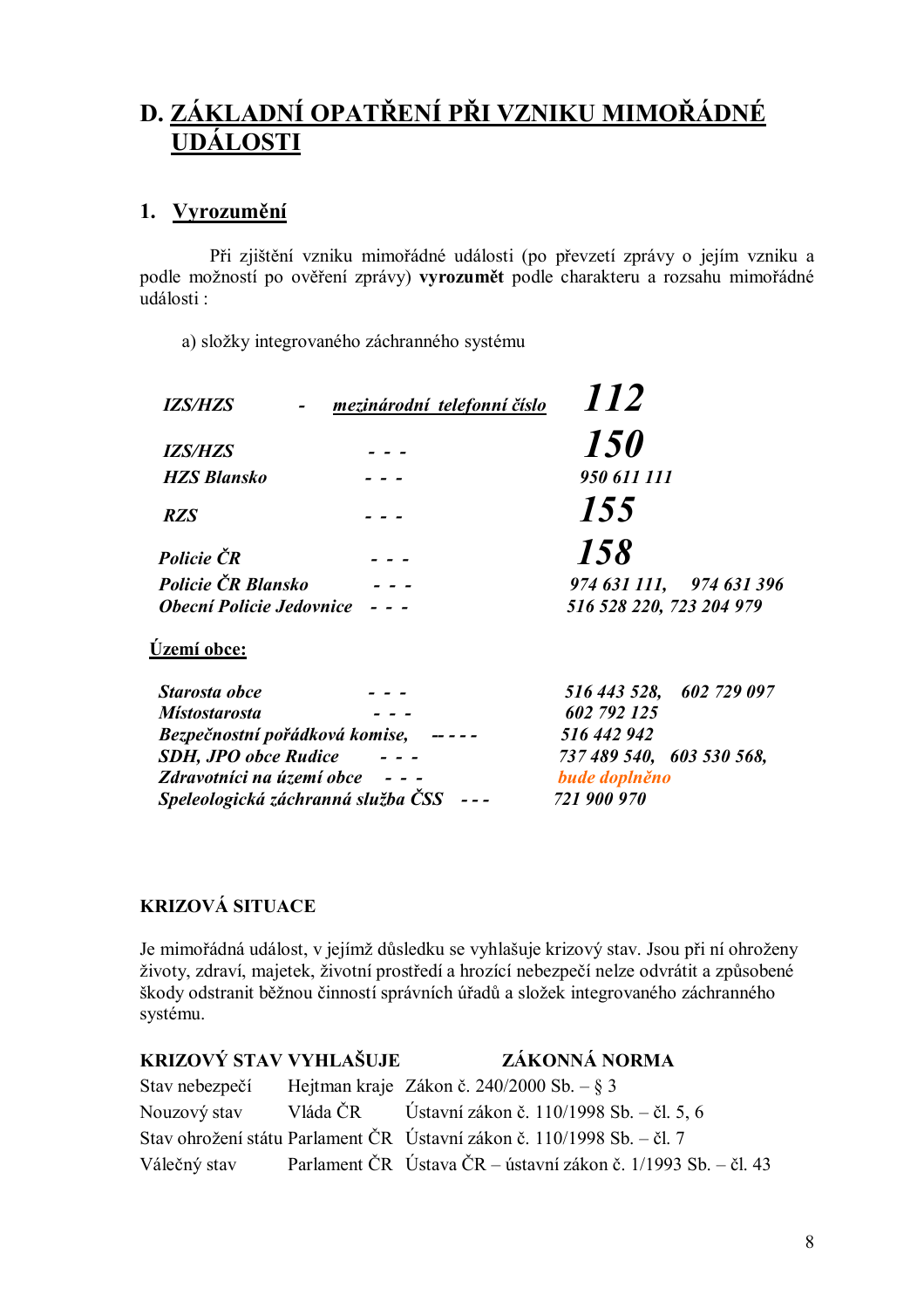#### Rozhodující krizová legislativa:

- Ústavní zákon č. 110/1998 Sb. o bezpečnosti České republiky  $\bullet$
- Zákon č. 239/2000 Sb. o integrovaném záchranném systému a o změně některých  $\bullet$ zákonů
- Zákon č. 240/2000 Sb. o krizovém řízení a o změně některých zákonů (krizový  $\bullet$ zákon)
- Zákon č. 241/2000 Sb. o hospodářských opatřeních pro krizové stavy a o změně  $\bullet$ některých souvisejících zákonů

| Příjmení,         | <b>Funkce</b> | <b>Bydliště</b> |           | Telefonní spojení |             |
|-------------------|---------------|-----------------|-----------|-------------------|-------------|
| jméno             |               |                 | <i>PD</i> | <b>MPD</b>        | mobil       |
| Roman Šebela      | starosta      | Rudice č.266    |           |                   | 602 729 097 |
| Bohumil Kubeš     | místostarosta | Rudice č.126    |           |                   | 602 792 125 |
| Vlastimil Jeřábek | Předseda BPK  | Rudice č.292    |           |                   | 737 489 540 |
| Miloš Plch        | Velitel JPO   | Rudice č. 169   |           |                   | 603 530 568 |
| Mgr.Klajbová      | Ředitel ZŠ    | Blansko xxx     |           |                   | 604 274 449 |
| Lenka             |               |                 |           |                   |             |
| Martin Jeřábek    | Strojník JPO  | Rudice č.292    |           |                   | 736 124 051 |
| Josef Kuchař      | Hasič HZS Bk  | Rudice č. 173   |           |                   | 607 787 693 |
| Milan Celý        | Pracovník OŮ  | Rudice č.63     |           |                   | 728 925 147 |
| Lékař-zdravotník  | Bude doplňeno |                 |           |                   |             |
|                   |               |                 |           |                   |             |
|                   |               |                 |           |                   |             |
|                   |               |                 |           |                   |             |

b) krizový štáb obce

c) Předškolní, školská, zdravotnická a sociální zařízení, právnické osoby, apod.

| Organizace               | <b>Adresa</b> | Kontaktní osoba           | Telefonní spojení |       |            | Záznam o |
|--------------------------|---------------|---------------------------|-------------------|-------|------------|----------|
|                          |               | <b>PD</b>                 | <b>MPD</b>        | mobil | vyrozumění |          |
| ZŠ a MŠ<br>Hugo<br>Sáňky | Rudice 115    | Mgr.<br>Lenka<br>Klajbová | 516443520         |       | 604274449  |          |
|                          |               |                           |                   |       |            |          |
|                          |               |                           |                   |       |            |          |
|                          |               |                           |                   |       |            |          |
|                          |               |                           |                   |       |            |          |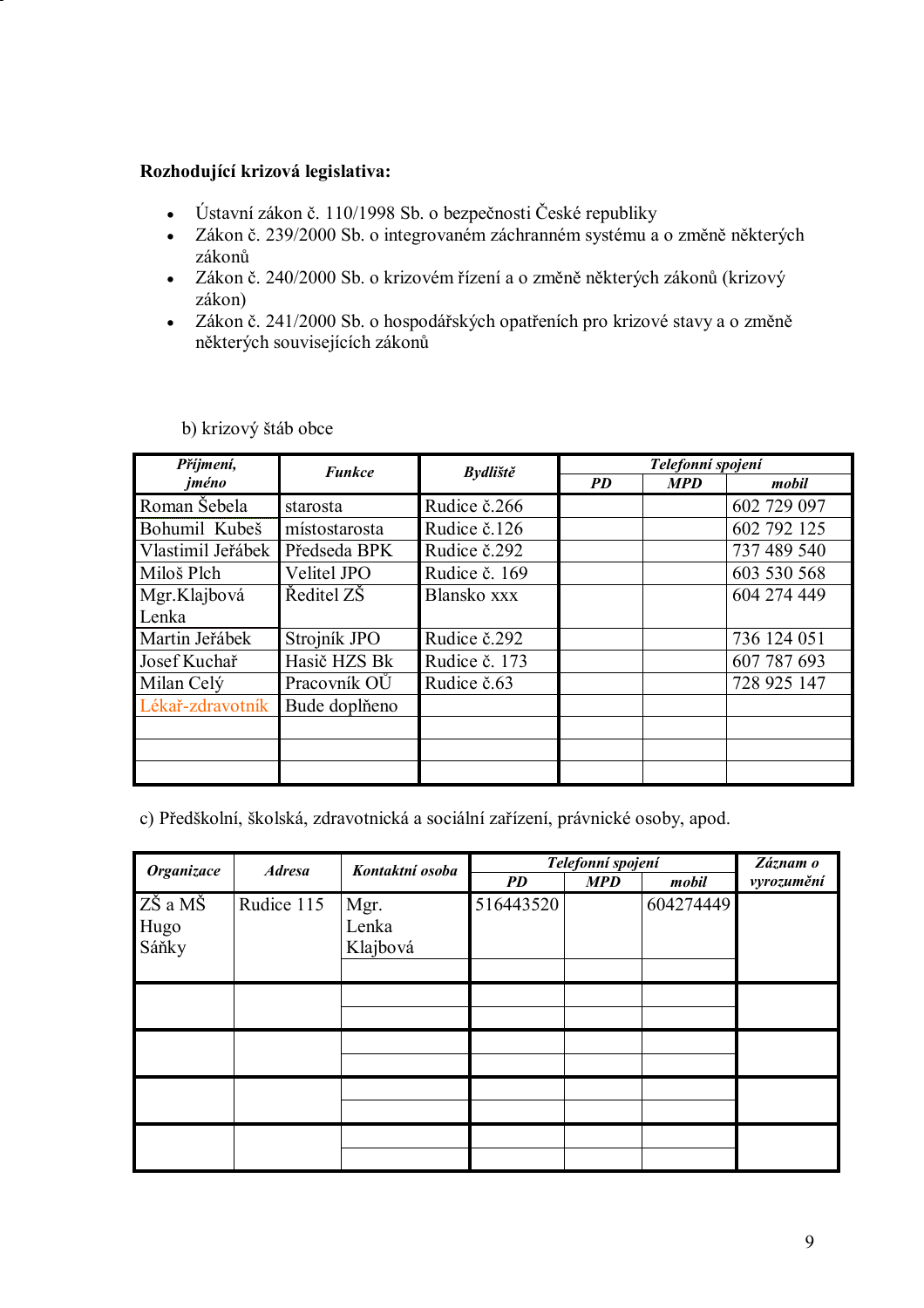#### d) Místní části, osady, samoty

|                                |                      |           | Spojení    |           |                                     |
|--------------------------------|----------------------|-----------|------------|-----------|-------------------------------------|
| Místní části,<br>osady, samoty | Kontaktní osoba      | <b>PD</b> | <b>MPD</b> | mobil     | vyrozumění<br>(předávající,<br>čas) |
| Tumperek                       | Bohumil Kubeš        |           |            | 602792125 |                                     |
| Hajce                          | Roman Šebela         |           |            | 602729097 |                                     |
| Dědina                         | Vlastimil<br>Jeřábek |           |            | 737489540 |                                     |
|                                |                      |           |            |           |                                     |

#### 2. Varování obyvatelstva

Varování obyvatelstva v obci provést :

a) spuštěním poplachové sirény (sirén) tlačítkem lokálního ovládání signálem "VŠEOBECNÁ VÝSTRAHA"

(tj. kolísavý tón sirény o délce 140 s. Signál může být vyhlášen třikrát za sebou v cca tříminutových intervalech)



b) vyžádáním spuštění sirény, ovládané dálkovým ovládáním JSVV, u OPIS IZS na tel. čísle 950 111111...(150, 112)

| Umístění sirény          | Majitel objektu | Umístění tlačítka<br>lokálního ovládání | Dálkové<br>ovládání<br>(ano, ne) |
|--------------------------|-----------------|-----------------------------------------|----------------------------------|
| Budova obecního úřadu    | Obec Rudice     | Vchod obec. úřadu                       | ano                              |
| DA Renault, pož. vozidlo | Obec Rudice     | Zbrojnice JPO                           | ne                               |
|                          |                 |                                         |                                  |

Přehled sirén na území obce :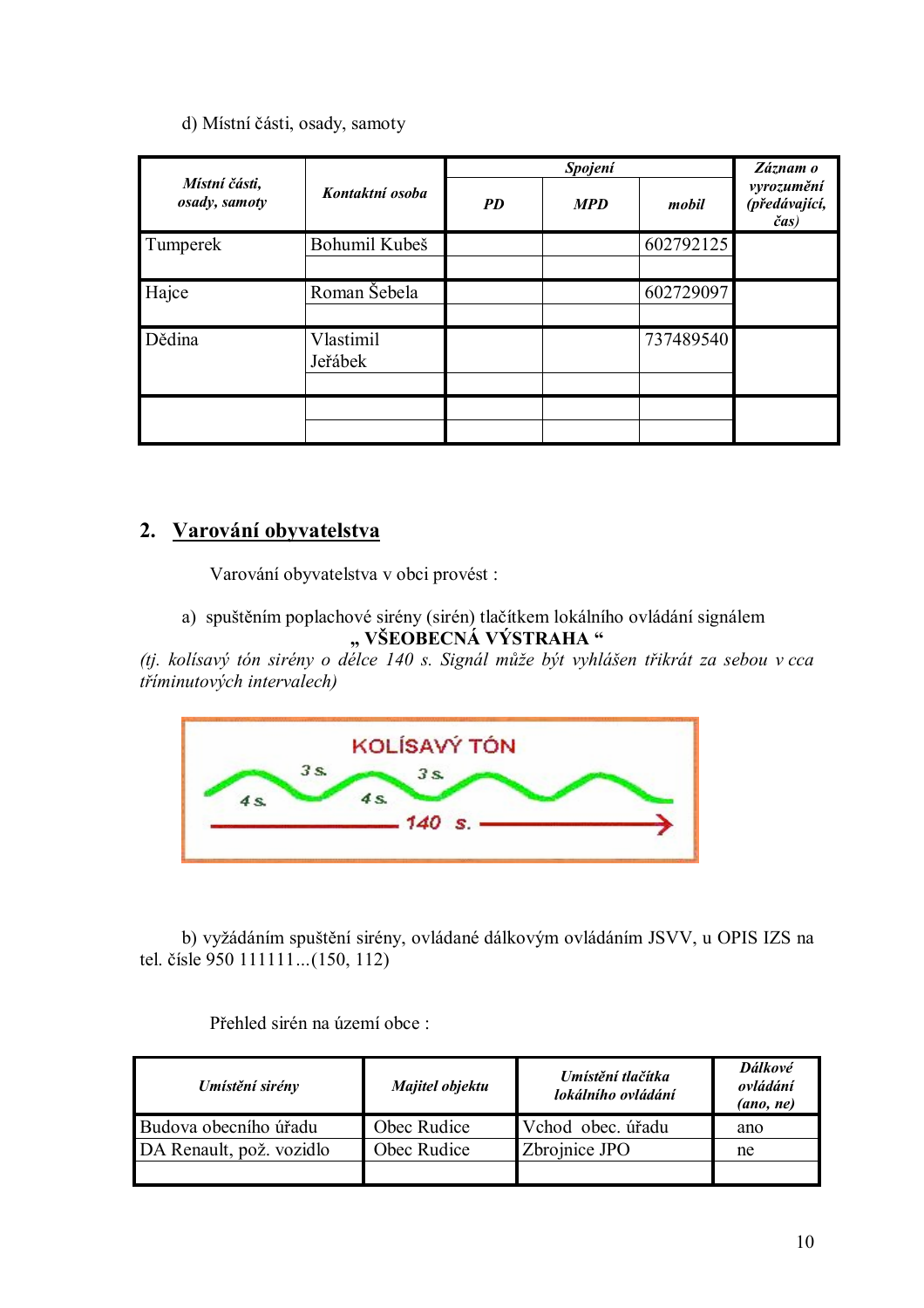c) při výpadku el. energie nebo není-li k dispozici siréna, provést varování obyvatelstva předem připraveným náhradním způsobem (např. megafon, radiovůz, obecní rozhlas, spojkami, SMS atp.)

| Náhradní prostředek varování |                            |               | Převzetí výzvy  |                |            |
|------------------------------|----------------------------|---------------|-----------------|----------------|------------|
| Druh                         | Umístění                   | <b>Funkce</b> | <b>Jméno</b>    | <b>Telefon</b> | (kdo, čas) |
| Obecní rozhlas               | Budova OŬ                  | Rada OZ       |                 |                |            |
| SMS brána                    | Obecní rozesílání starosta |               | Šebela Roman    |                |            |
| DA Renault                   | Budova OŬ                  | hasič         | Pož. vozidlo    |                |            |
| Mistní internet RD J. Weiter |                            | obsluha       | Internetová síť | 604915008      |            |

Přehled náhradních prostředků varování:

d) po varování vydat obyvatelstvu tísňovou informaci o vzniklém nebo hrozícím nebezpečí s využitím místních hromadných sdělovacích prostředků. (možno použít text viz. příloha č. 1)

Kontrola po zaznění signálu:

- zazni-li varovný signál, aniž by o něm představitel obce byl předem informován, starosta nebo iím pověřený zaměstnanec  $O\acute{U}$  tuto skutečnost okamžitě ověří u územního OPIS IZS. - při falešném spuštění sirény (signál je kratší nebo delší než stanovený, není opakovaný, příp. jiná odchylka, spuštění omylem, atp.) ihned informovat o této skutečnosti obyvatelstvo a OPIS IZS; při pochybnostech si skutečnost ověřit u územního OPIS IZS.

#### 3. Ukrytí obyvatelstva

Ukrytí je velmi účinným opatřením k ochraně obyvatelstva. Význam ukrytí při mimořádných událostech v době míru spočívá zejména v ochraně před účinky chemických a radioaktivních látek a proti tlakové vlně možných výbuchů. K ochraně obyvatelstva jsou využívány zejména improvizované úkryty. Jako úkryt je možno využít předem určené místnosti, nejlépe středové, které mají odvrácena okna (dveře) od zdroje nebezpečí. Pro ukrytí nejsou vhodné půdní prostory a místnosti s průvanem.

Účelnost ukrytí je třeba vždy posoudit s ohledem na charakter vzniklé mimořádné události. Přehled úkrytů na území obce je uveden v "Plánu ukrytí obce". Ukrytí osob obce před hrozícím nebezpečím zajišťuje obecní úřad, u právnických a podnikajících fyzických osob ředitel, vedoucí, majitel objektu (statutární orgán).

#### Poznámka:

Úprava prostorů pro ukrytí a další opatření:

- utěsnit okna a dveře ve zvolené části bytu, domu,
- do určených prostor soustředit všechny přítomné osoby,
- vytvořit předpoklady pro sledování TV, rozhlasu, poslechu místního rozhlasu,
- vypnout větrání a klimatizaci,
- uhasit oheň v kamnech a jiných spalovacích zařízeních,

- připravit improvizované prostředky ochrany dýchacích cest a povrchu těla,

- zabezpečit (předem) zásobu potravin a vody před možnou kontaminací (uložit do neprodyšných obalů a pak do ledničky),

- zabezpečit vlastní studny překrytím fólií z PVC, PE apod,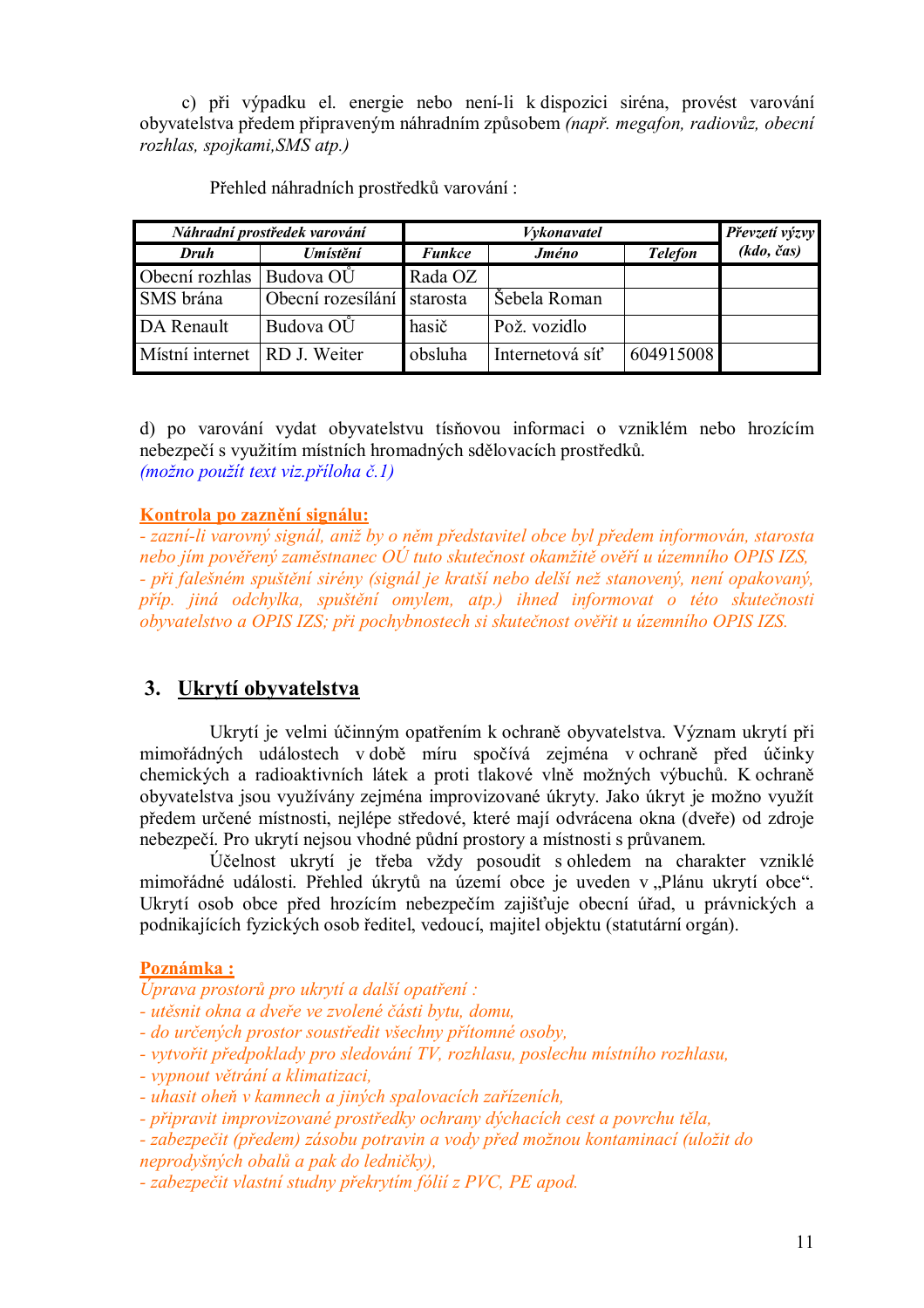#### 4. Individuální ochrana

Cílem individuální ochrany je zabránit v nejvyšší možné míře účinkům radioaktivních a otravných látek na některé části lidského organismu, zejména na dýchací cesty a obličej.

Ochrana se zabezpečuje zejména improvizovanými prostředky ochrany: - dýchací cesty: ochranné roušky, navlhčený kapesník, ručník, gáza apod. přiložené na

nos a ústa,

- hlava: čepice, klobouk, kukla, šála,

- oči: lyžařské, plavecké nebo motoristické brýle,

- povrch těla: pláštěnka do deště, kombinéza, šusťáková sportovní souprava,

- nohy: holínky, vysoké boty,

- ruce: gumové nebo kožené rukavice.

#### 5. Evakuace

Evakuace je velmi účinným ochranným prostředkem, při němž je obyvatelstvo, věcné prostředky, příp. hospodářské zvířectvo, přemístěno z ohroženého prostoru na jiné území. O evakuaci může rozhodnout ve správním obvodu (SO) kraje hejtman, ve SO ORP starosta ORP, ve SO obce starosta obce, představitel právnické a podnikající fyzické osoby ve svém objektu a velitel zásahu v místě zásahu.

Evakuaci osob z ohroženého území obce organizuje starosta obce po dohodě s velitelem zásahu nebo starostou obce s rozšířenou působností a zajišťuje ji obecní úřad.

Jako místa ubytování pro evakuované osoby jsou zpravidla využívány předem vytipovány ubytovny, hotely, rekreační zařízení, školy, atp.

Evakuace je vyhlašována hromadnými sdělovacími prostředky nebo vlastními informačními prostředky obce.

Úkoly krizového štábu obce (obecního úřadu) při realizaci evakuace :

- předat rozhodnutí k evakuaci organizátorům v prvé řadě na dotčené předškolní, školská, zdravotnická a sociální zařízení a dále na ostatní subjekty v obci,

- vydat prostřednictvím místního rozhlasu opakovaně pokyny k přípravě evakuace  $(možný text dle přílohy č. 2)$ ,

- vést evidenci evakuovaných osob (příloha č. 3),

- mít přehled o osobách, které zůstanou v evakuovaném prostoru, zabezpečit ukrytí, stravování, včasné vystřídání, hygienickou očistu a zdravotní vyšetření,

- organizovat regulaci dopravních prostředků k provedení evakuace,

- zajistit pomoc imobilním osobám a školským zařízením.

- postarat se o děti bez dozoru.

- dětem dát do kapsy lístek s osobními údaji,

- organizovat pořádkovou službu při nastupování, určit vedoucí autobusů,

- mít přehled o samovolné evakuaci,

- zajistit sběr údajů a vyhodnocení hlášení o postupu evakuace,

- organizovat kontrolu opuštěného prostoru, úplnost provedení evakuace včetně nemocných a dětí bez dozoru, uzavření bytů a budov, evidence, ukrytí a zabezpečení osob ponechaných v prostoru (spojení), označení a přehled míst s ponechanými domácími zvířaty.

- v příjmové obci spolupracovat s obecním úřadem při evidenci obyvatel,

- o plněných opatřeních průběžně informovat OPIS IZS a starostu ORP (OÚ nebo KŠ).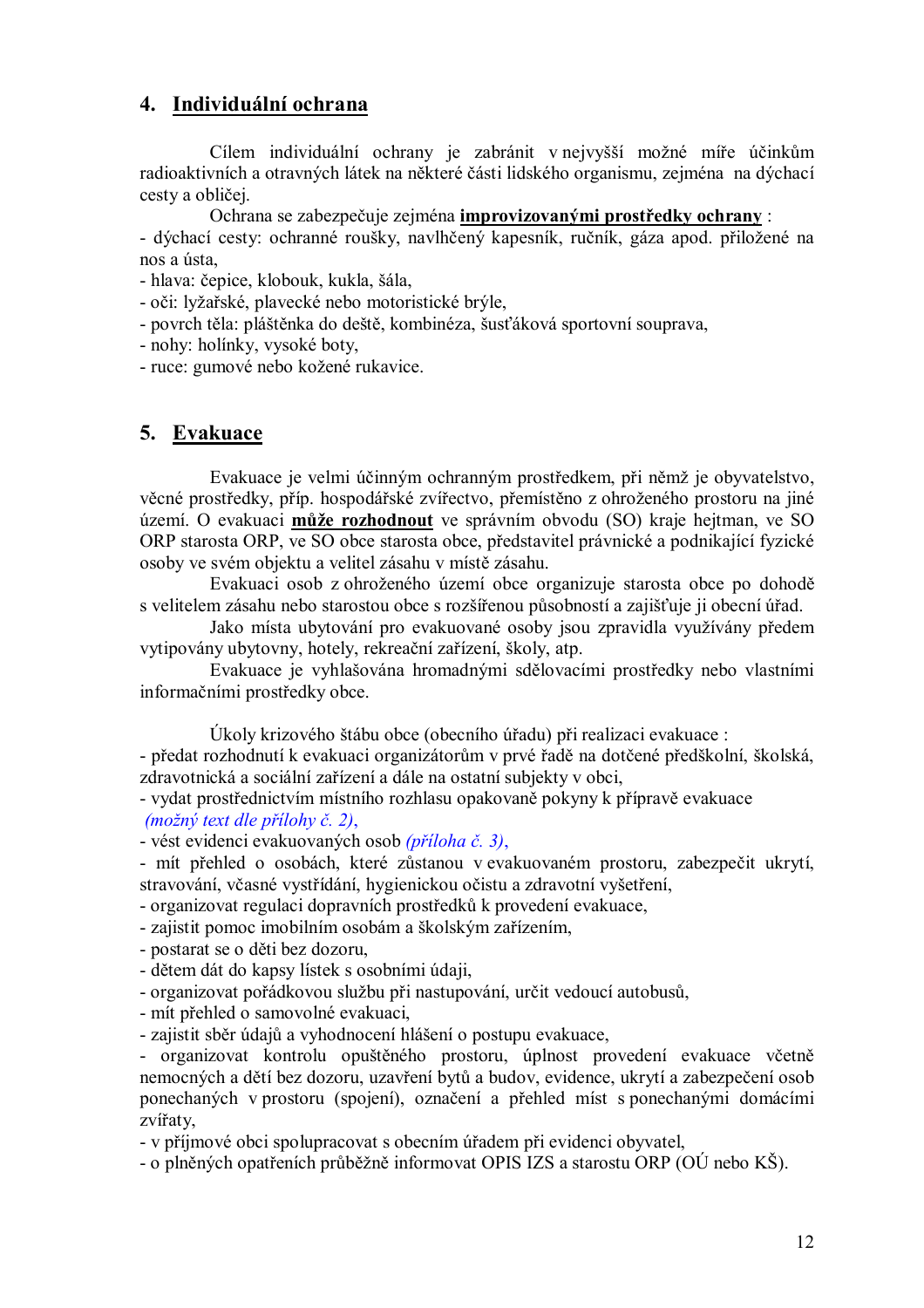Přehled předpokládané evakuace:

| Počet osob<br>Obyvatelstvo,<br>Obec, část obce, |                             |            |            |                              | <b>Způsob</b>        |         |
|-------------------------------------------------|-----------------------------|------------|------------|------------------------------|----------------------|---------|
| osada, samota                                   | zařízení,<br>další subjekty | děti       | dospělí    | Místo umístění Trasa přesunu |                      | přesunu |
| Tumperek                                        |                             | <b>XXX</b> | <b>XXX</b> | Budova<br>D.domu             | Hlavní<br>komunikace |         |
| Hajce                                           |                             | <b>XXX</b> | <b>XXX</b> | ZŠ                           | $-1/1$               |         |
| Dědina                                          |                             | <b>XXX</b> | <b>XXX</b> | ΖŠ                           | $-1/1$               |         |

#### 6. Nouzové přežití

Opatření zahrnují zabezpečení nouzového (náhradního) ubytování, nouzového zásobování potravinami, pitnou vodou a dalšími nezbytnými předměty a službami k přežití.

(poznámka: - je zpravidla organizováno v rámci evakuace nebo samostatně)

a) Přehled ubytovacích kapacit:

(hotely, penziony, ubytovny, rekreační zařízení, školy, jiná obec, apod.)

| Druh zařízení                | Adresa,<br>telefonní spojení | <b>Kapacita</b> |
|------------------------------|------------------------------|-----------------|
| Sál, Obř. místnost Děl. domu | Rudice č.39 603156985        | 150             |
| Tělocvična a třídy ZŠ a MŠ   | Rudice č.115                 | 102             |
|                              |                              |                 |

b) Přehled stravovacích (vyvařovacích) kapacit :

(hotel, restaurace, školní a závodní vyvařovny, apod.)

| Druh zařízení          | Adresa,<br>telefonní spojení | <b>Kapacita</b> |
|------------------------|------------------------------|-----------------|
| Restaurace Tumperek    | Rudice č. 39, 603156985      | <b>200</b>      |
| Školní kuchyně ZŠ a MŠ | Rudice č. 115 516443520      | 100             |
|                        |                              |                 |

c) Přehled nouzových zdrojů pitné vody:

- Cisterny VAS a.s. Boskovice L
- $\overline{a}$

 $\overline{a}$ 

- d) Přehled nouzových základních služeb obyvatelstvu:
- 
- 
- bude doplněno  $\overline{a}$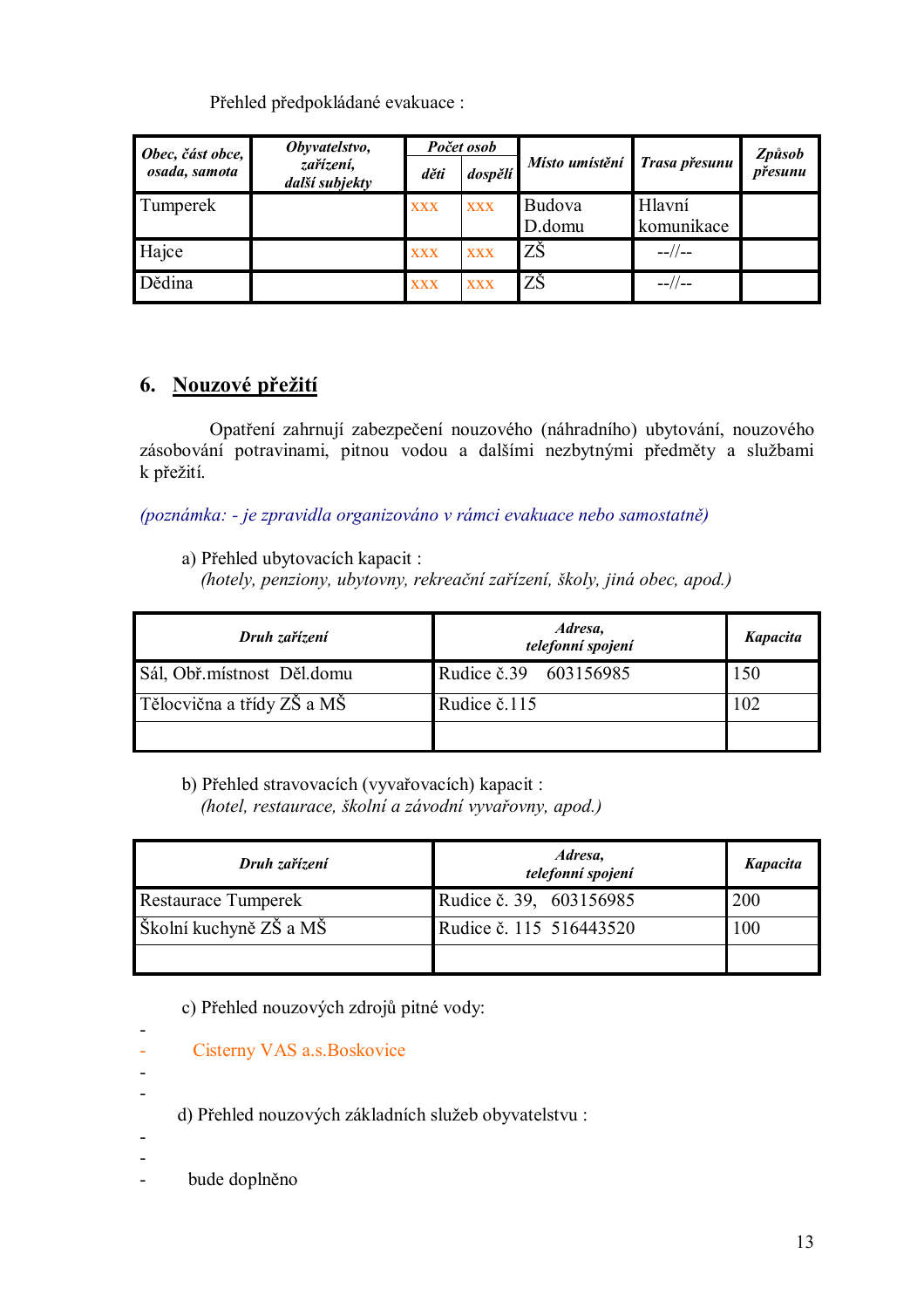#### 7. Humanitární pomoc

Humanitární pomoc je dobrovolné a bezplatné poskytování služeb, věcné, finanční i jiné pomoci orgány státní správy, samosprávy, nevládními organizacemi, spolky a jednotlivými osobami.

Je určena k uspokojení základních životních potřeb obyvatelstva postiženého mimořádnou událostí. Humanitární pomoc organizuje starosta obce. Obecní úřad (krizový štáb obce) vede přehled o nabídkách, eviduje a vydává humanitární pomoc.

# E. METODIKA ČINNOSTI KRIZOVÉHO ŠTÁBU OBCE

(obecního úřadu, jiného pracovního orgánu starosty obce)

| Úkol                                           | Činnost                                                                                                                                  | Provede,<br>zabezpečí                      | Součinnost            | Záznam<br>o splnění, pozn. |
|------------------------------------------------|------------------------------------------------------------------------------------------------------------------------------------------|--------------------------------------------|-----------------------|----------------------------|
| Převzetí zprávy                                | převzít zprávu o vzniku MU                                                                                                               | starosta                                   | <b>SDH</b>            |                            |
|                                                | ověřit zpětným dotazem                                                                                                                   | starosta                                   | Velitel SDH           | velitel                    |
|                                                | spustit poplachovou sirénu<br>(vyžádat spuštění u OPIS IZS)                                                                              | starosta,<br>pov. osoby                    | SDH, PBK              |                            |
| Varování                                       | ověření průniku signálu na území<br>obce                                                                                                 | Strojník SDH                               |                       |                            |
| obyvatelstva<br>na území obce                  | v případě selhání sirén provést<br>varování náhradním způsob                                                                             | Velitel SDH,<br>předseda PBK               | Zaměstnanci OŮ        | Velitel JPO                |
|                                                | odvysílat v místním rozhlase<br>připravenou informaci pro<br>obyvatelstvo                                                                | Starosta,<br>místastarosta,<br>velitel SDH |                       | Příloha č. 1               |
| Svolání KŠ obce                                | svolat krizový štáb obce (KŠO)                                                                                                           | starosta                                   | Členové PBK           |                            |
| (jiný orgán)                                   | seznámení se situací, rozdělení<br>úkolů                                                                                                 | Starosta, předseda<br><b>PBK</b>           | Členové PBK           |                            |
|                                                | OPIS IZS (OS ZZS, Policie ČR)                                                                                                            | pověření členové                           | kontaktní osoby       |                            |
|                                                | složky IZS<br>dislokované v obci                                                                                                         | Jednotka SDH                               |                       |                            |
| Vyrozumění<br>v katastru obce                  | osady a samoty (popř. rekreační<br>místa) podle stanoveného přehledu                                                                     |                                            |                       |                            |
|                                                | školská zařízení, objekty a<br>organizace v katastru obce podle<br>stanovených přehledů                                                  | Ředitel ZŠ a MŠ                            | vedoucí<br>organizací |                            |
|                                                | zabezpečení trvalého sledování<br>vysílání hromadných sdělovacích<br>prostředků                                                          | členové KŠO                                |                       |                            |
| Zabezpečení zdrojů<br>informací,<br>komunikace | zabezpečení trvalé obsluhy<br>spojovacích<br>prostředků na OÚ (tel., fax).<br>Přijaté a odesílané zprávy a hlášení<br>průběžně zapisovat | členové KŠO,<br>pověřené osoby             |                       |                            |
|                                                | průběžná komunikace s<br>krizovým štábem ORP                                                                                             | starosta                                   | KŠO                   |                            |
|                                                | úprava místnosti (budovy) pro<br>možnost ukrytí podle pokynů                                                                             | starosta,<br>pověřené osoby                |                       |                            |
| Příprava<br>chráněného                         | příprava prostředků individuální<br>ochrany                                                                                              | každý<br>individuálně                      |                       |                            |
| pracoviště                                     | prověření možnosti provádění<br>hygienické očisty na pracovišti KŠO                                                                      | starosta                                   | Členi JPO             |                            |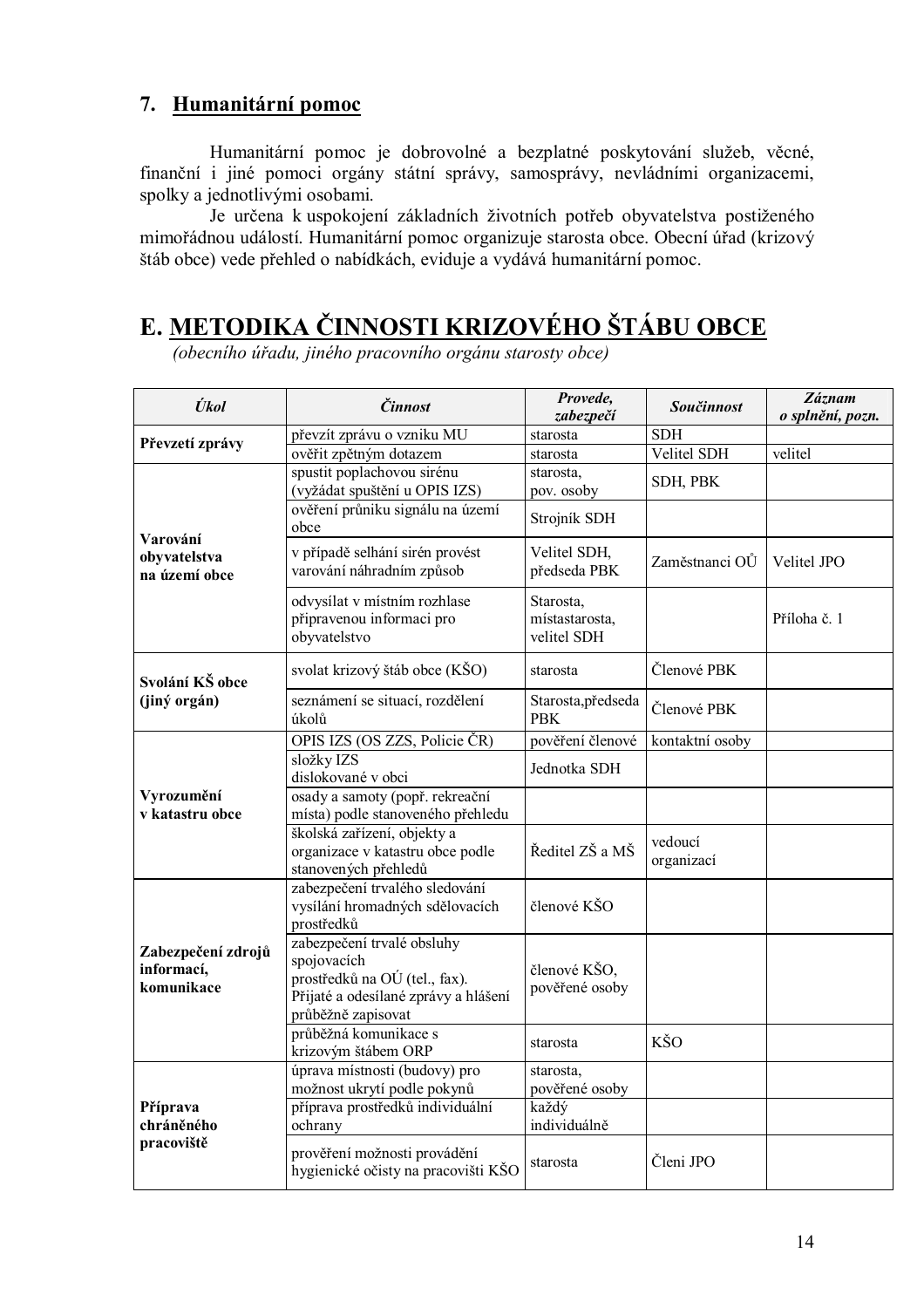| Úkol                               | Činnost                                                                                                                                                                                                | Provede,<br>zabezpečí                | <b>Součinnost</b>                           | Záznam<br>o splnění, pozn. |
|------------------------------------|--------------------------------------------------------------------------------------------------------------------------------------------------------------------------------------------------------|--------------------------------------|---------------------------------------------|----------------------------|
|                                    | prosadit důsledné ukrytí osob na<br>území obce, zamezit svévolnému<br>pohybu osob v nechráněném<br>prostoru                                                                                            | starosta,<br>pověřené<br>osoby       | vedoucí<br>organizací na<br>území obce      |                            |
|                                    | zabezpečit poskytnutí zdravotnické<br>pomoci                                                                                                                                                           | starosta                             | zdravotnická<br>služba                      |                            |
| Opatření na ochranu<br>osob v obci | provádět opatření k zamezení<br>vzniku nekázně a paniky                                                                                                                                                | starosta,<br>pověřené<br>osoby       | POLICIE ČR.<br>pořádkové<br>hlídky          |                            |
|                                    | v případě potřeby vydávat<br>obyvatelům doplňkové informace a<br>pokyny                                                                                                                                | starosta, obsluha<br><b>MR</b>       |                                             |                            |
|                                    | v případě přechodu na dlouhodobé<br>ukrytí (delší než 24 hodin)<br>organizovat včas zásobování                                                                                                         | starosta,<br>pověřené osoby          | vedoucí<br>organizací                       |                            |
|                                    | spolupracovat s POLICIÍ ČR při<br>regulaci pohybu osob                                                                                                                                                 | starosta                             | POLICIE ČR                                  |                            |
|                                    | spolupracovat s velitelem zásahu                                                                                                                                                                       | starosta                             |                                             |                            |
| Při provádění<br>záchranných a     | vyzývat právnické a fyzické osoby<br>k poskytnutí potřebné osobní nebo<br>věcné pomoci                                                                                                                 | starosta                             | právnické a<br>fyzické osoby                |                            |
| likvidač. prací                    | organizovat činnost obce<br>v podmínkách nouzového přežití<br>obyvatel obce                                                                                                                            | starosta                             | místostarosta                               |                            |
|                                    | předat rozhodnutí k evakuaci na<br>objekty, organizace a školská,<br>zdravotní a sociální zařízení<br>v katastru obce                                                                                  | starosta,<br>pověření členové<br>KŠO | vedoucí<br>organizací                       |                            |
|                                    | vydat prostřednictvím místního<br>rozhlasu opakovaně pokyny<br>k přípravě na evakuaci                                                                                                                  | starosta, obsluha<br><b>MR</b>       |                                             | Příloha č. 2               |
| Po rozhodnutí                      | mít přehled o osobách, které<br>- budou evakuovány<br>- budou ponechány<br>v evakuovaném prostoru,<br>zabezpečit ukrytí, stravování,<br>včasné vystřídání, hygienickou<br>očistu a zdravotnickou pomoc | starosta, pověření<br>členové KŠO    | vedoucí<br>organizací                       | Příloha č.3                |
| o provedení<br>evakuace            | organizovat odsun evakuovaného<br>obyvatelstva (pěšky, dopravní<br>prostředky)                                                                                                                         | pověřené osoby                       | dopravci                                    |                            |
|                                    | zbezpečení pomoci imobilním<br>občanům a školským, sociálním a<br>zdravotnickým zařízením                                                                                                              | pověřené osoby                       | vedoucí škol.,<br>soc. a zdrav.<br>zařízení |                            |
|                                    | postarat se o děti bez dozoru                                                                                                                                                                          | pověřené osoby                       |                                             |                            |
|                                    | organizovat pořádkovou službu při<br>nastupování do autobusů                                                                                                                                           | určené osoby                         | POLICIE ČR                                  |                            |
|                                    | vést přehled o evakuaci prováděné<br>soukromými auty                                                                                                                                                   | určení členové<br>štábu              |                                             |                            |
|                                    | včas vydat občanům pokyn k<br>nastoupení do autobusů                                                                                                                                                   | starosta, obsluha<br>RÚ              |                                             |                            |
|                                    | zabezpečit sběr a vyhodnocení<br>informací o postupu evakuace na<br>nástupních místech,                                                                                                                | starosta, určení<br>členové KŠO      |                                             |                            |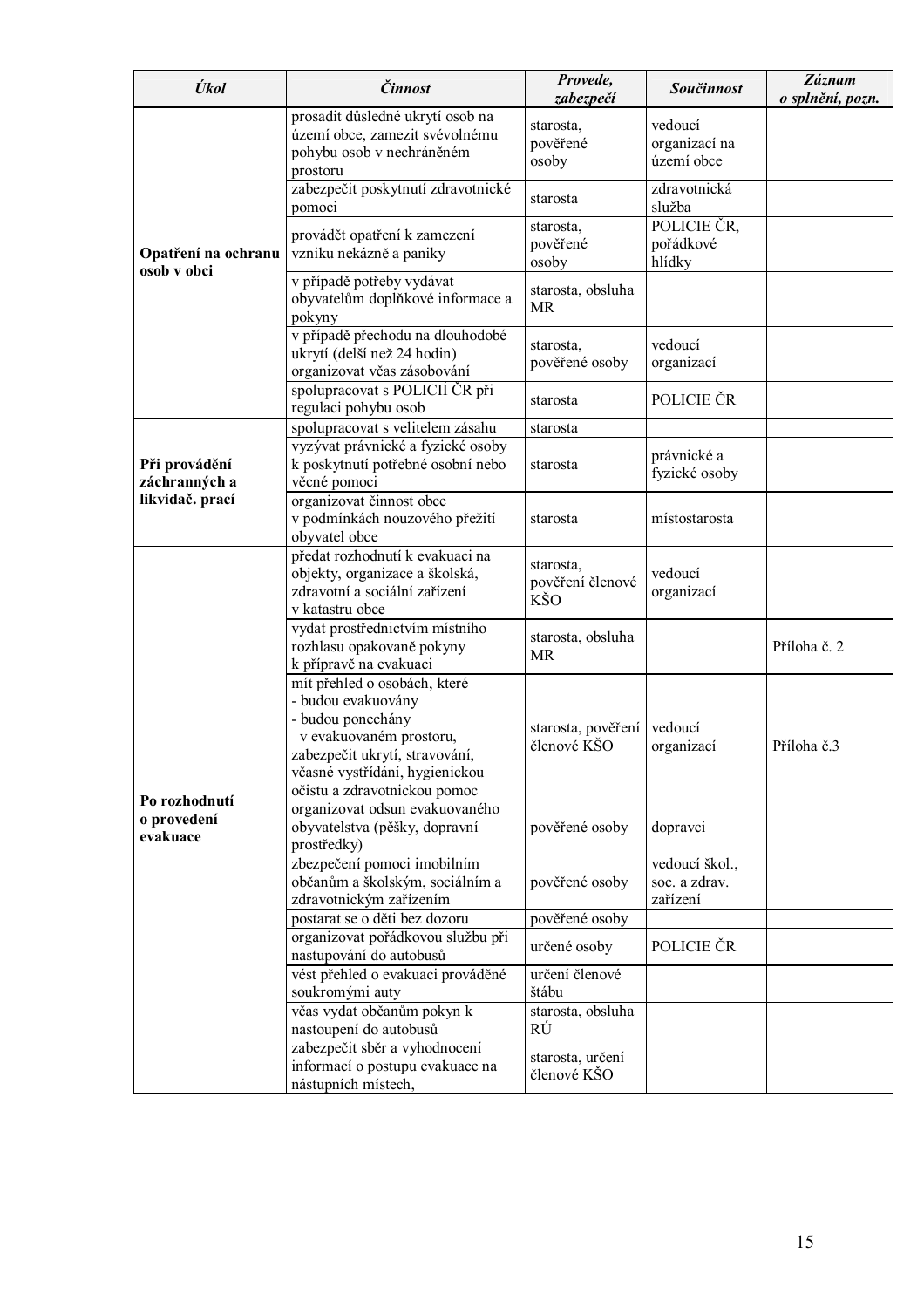| Úkol | <i>Činnost</i>                                                                                                                                                                                                                                                                                                                                                                                                   | Provede,<br>zabezpečí             | <b>Součinnost</b>                                                                                         | Záznam<br>o splnění, pozn. |
|------|------------------------------------------------------------------------------------------------------------------------------------------------------------------------------------------------------------------------------------------------------------------------------------------------------------------------------------------------------------------------------------------------------------------|-----------------------------------|-----------------------------------------------------------------------------------------------------------|----------------------------|
|      | organizovat kontrolu<br>vyevakuovaného prostoru:<br>úplnost provedení evakuace,<br>zejména u imobilních osob a<br>dětí bez dozoru<br>uzavření budov, bytů<br>$\overline{\phantom{a}}$<br>evidence, ukrytí a zabezpečení<br>$\blacksquare$<br>osob ponechaných v prostoru<br>označení a přehled míst<br>$\overline{\phantom{a}}$<br>s ponechanými hospodářskými<br>zvířaty<br>střežení prostoru<br>$\blacksquare$ | starosta,<br>pověřené osoby       | POLICIE ČR                                                                                                |                            |
|      | v příjmové obci zabezpečit<br>v součinnosti s obecním úřadem :<br>evidenci obyvatel<br>$\overline{\phantom{a}}$<br>ubytování, stravování,<br>$\blacksquare$<br>hygienická opatření,<br>zdravotnické a sociální<br>zabezpečení<br>spojení rodin v prostoru<br>$\overline{\phantom{a}}$<br>umístění                                                                                                                | starosta, pověření<br>členové KŠO | orgány<br>samosprávy<br>příjmové obce,<br>vedoucí<br>organizací,<br>personál ubyt.<br>zař., POLICIE<br>ČR |                            |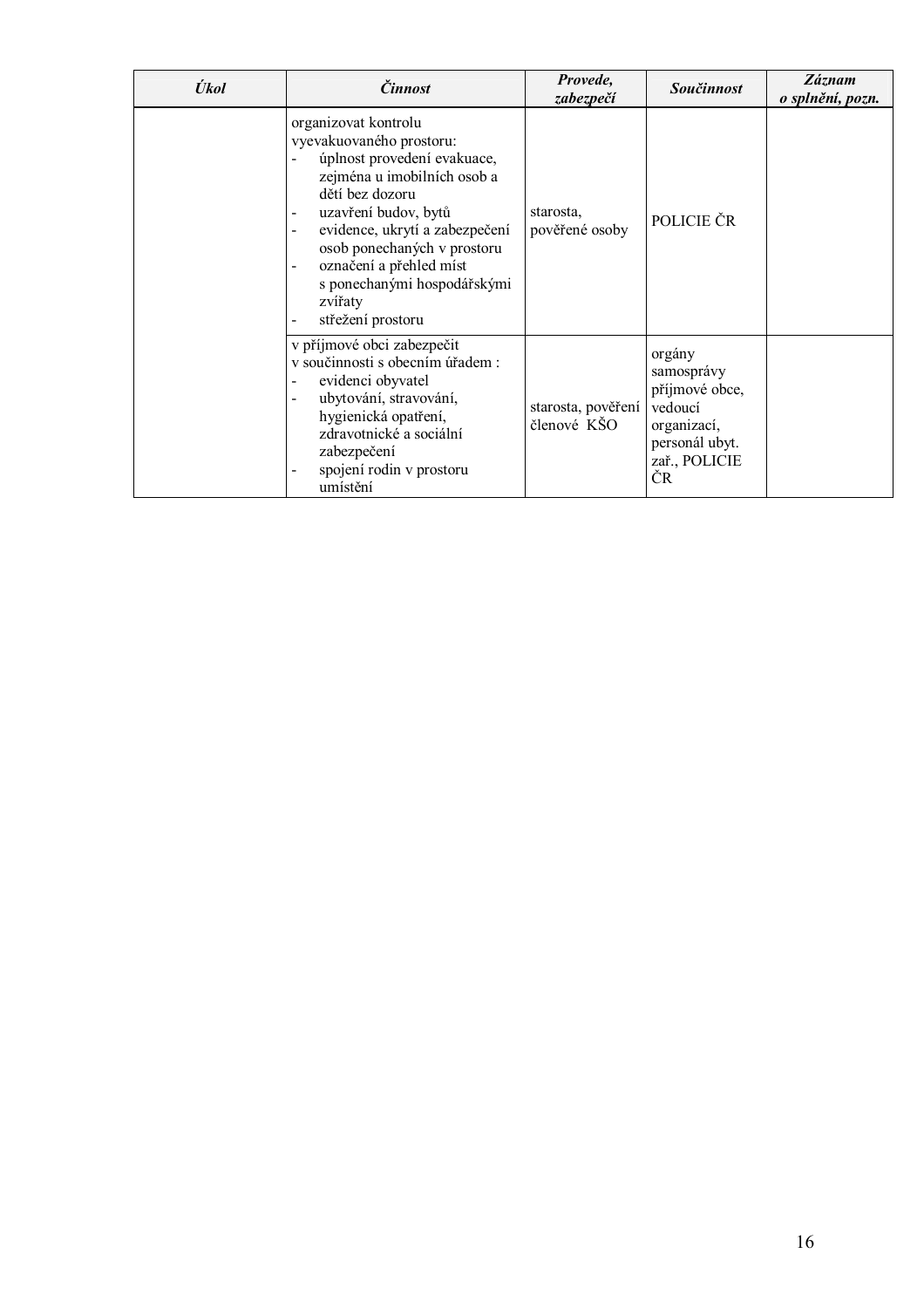## MOŽNÝ TEXT TÍSŇOVÉ INFORMACE PRO OBYVATELSTVO

Vážení občané,

věnujte pozornost následující závažné zprávě.

- 1. Uvést charakteristiku vzniklé mimořádné události : - čas, místo vzniku a druh mimořádné události (únik nebezpečné škodlivé látky, povodeň, rozsáhlý požár, atd.),
	-
	- opatření prováděná ke snížení následků.
- 2. Nadále se řid<sup>2</sup>te těmito pokyny:

(pokyny musí vycházet z charakteru vzniklé mimořádné události a usměrnit činnost obyvatelstva k minimalizaci možných následků zejména na jeho zdraví – další text je možný obsah pokynů při např. úniku čpavku)

- a) přítomnost čpavku poznáte podle charakteristického zápachu po moči. Slabý zápach znamená, že koncentrace není ještě nebezpečná,
- b) pokud jste v budovách, uzavřete a utěsněte okna, dveře a všechny ventilační otvory, vypněte všechna ventilační zařízení,
- c) pokud nemáte možnost ukrytí v budovách, vzdalte se rychle z ohroženého prostoru, případně do něho nevstupujte,
- d) použijte improvizované prostředky ochrany dýchejte přes okyselený nebo navlhčený kapesník, tělo chraňte pláštěnkou, čepicí, šálou, rukavicemi,
- e) v případě zdravotních potíží vyhledejte ihned lékařskou pomoc,
- f) pomozte ve vašem okolí starým a nemocným spoluobčanům, postarejte se o děti bez dozoru.
- g) uzavřete domácí zvířata,
- h) ohrožený prostor bude označen a střežen policií,
- věnujte pozornost i místnímu rozhlasu a rozhlasovým vozům, okna neotvírejte,
- j) zachovávejte klid, rozvahu a kázeň, nevycházejte z budov,
- k) řidte se výhradně pokyny obecního úřadu a orgánů hasičů, policie a zdravotníků.

#### Poznámka: Při formulaci pokynů lze využít příručku pro obyvatele, Pro případ **ohrožení**", vydanou  $MV - G\check{R}$  HZS v roce 2002.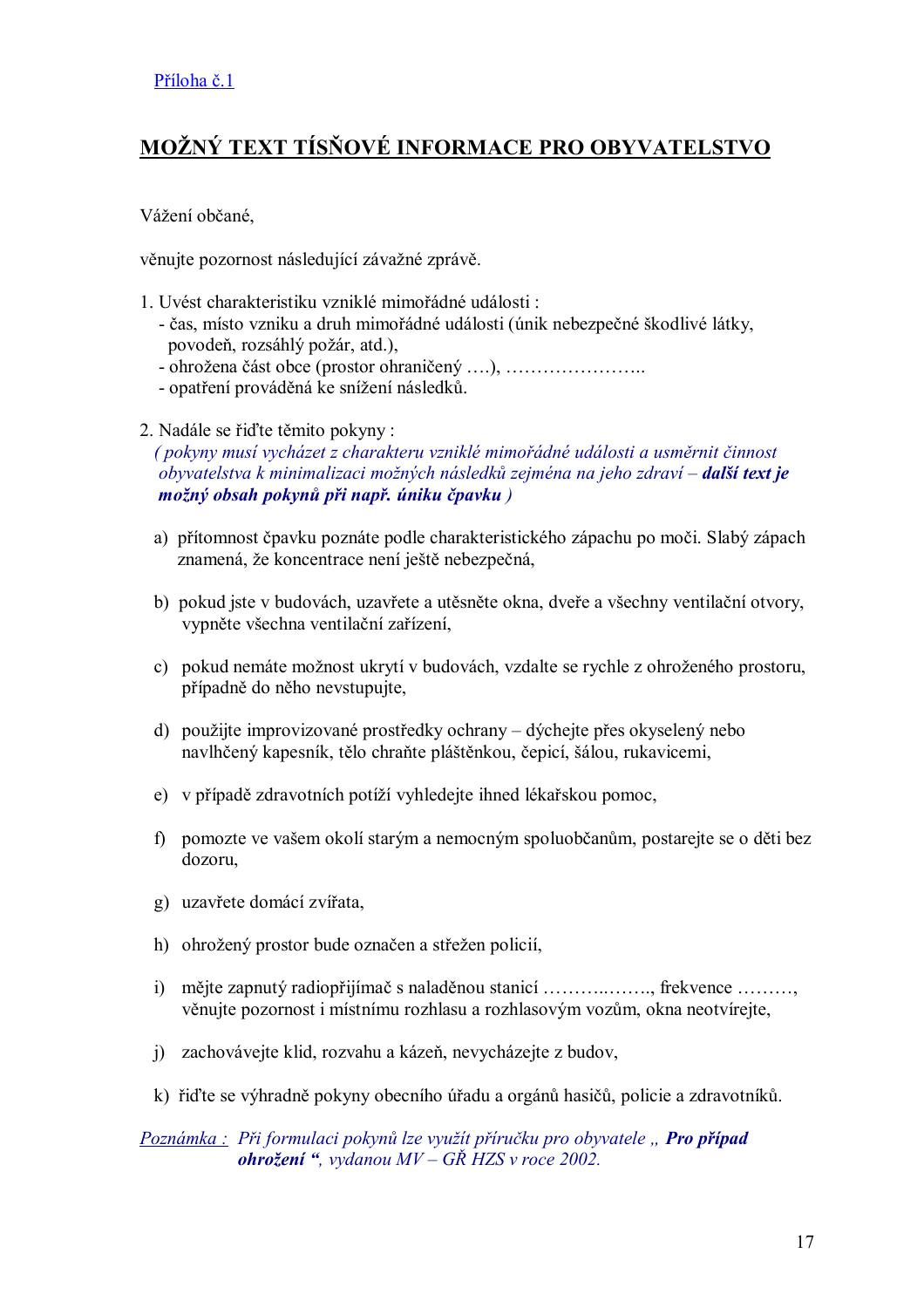#### **MOŽNÝ TEXT INFORMACE PRO OBYVATELSTVO** PŔI VYHLÁŠENÍ EVAKUACE

Vážení občané, věnujte pozornost následující závažné zprávě.

Pokračující vydatné dešťové srážky i předpověď počasí na nejbližší období vytváří reálné nebezpečí záplavy části obce v okolí řeky ....... Na základě vyhodnocení situace (nebo doporučení povodňových orgánů, VHD Povodí, hrázného, velitele zásahu, HZS, atp.) bylo rozhodnuto o provedení evakuace.

#### K přípravě a provedení evakuace vydávám tyto pokyny :

- 
- 2. Evakuaci podléhá veškeré obyvatelstvo z tohoto prostoru. Všichni občané zde bydlící se dostaví s evakuačním zavazadlem do ...1........ hodin k budově obecního úřadu. Do evakuačního zavazadla (batoh, cestovní taška, kufr) uložte osobní doklady, peníze, pojistné smlouvy, cennosti, osobní léky, toaletní a hygienické potřeby, přenosné rádio s náhradními bateriemi, svítilnu, předměty denní potřeby, kapesní nůž, zápalky, šití, jídelní misku a příbor, náhradní prádlo, oděv, obuv, pláštěnku, spací pytel nebo přikrývku, základní trvanlivé potraviny, nejlépe konzervy, dobře zabalené pečivo, pitnou vodu.

Evakuační zavazadlo označte svým jménem a adresou. Dětem vložte do kapsy lístek s osobními údaji.

- 3. Občané, kteří se přemístí do místa ubytování mimo naši obec vlastním vozidlem, oznámí tuto skutečnost na obecní úřad do .....2.... hodin.
- 4. Drobná domácí zvířata (chovné ptactvo, kočky, psy) je možno vzít s sebou, hospodářská zvířata (slepice, králíky, prasata, krávy a pod.) zabezpečte krmivem, vodou a uzavřené ponechejte na místě.
- 5. Před opuštěním obvdlí uhaste otevřený oheň v topidlech, vypněte elektrické spotřebiče mimo chladničky a mrazničky, uzavřete přívod vody a plynu, ověřte situaci u sousedů, uzamkněte byt a s evakuačním zavazadlem se dostavte na obecní úřad (určené místo).
- 6. V případě potřeby vás žádám o poskytnutí pomoci nemocným a starším spoluobčanům. Pozornost věnuite i dětem bez dozoru.
- 7. S problémy, spojenými s evakuací, které nemůžete vyřešit vlastními silami, se obrať te na obecní úřad (kontaktní osobu).

#### Poznámka : Text relace je třeba vždy upřesnit podle skutečné situace. Využít je možno příručku pro obyvatele "Pro případ ohrožení", vydanou  $MV - G\check{R} HZS$  $v$  roce 2002.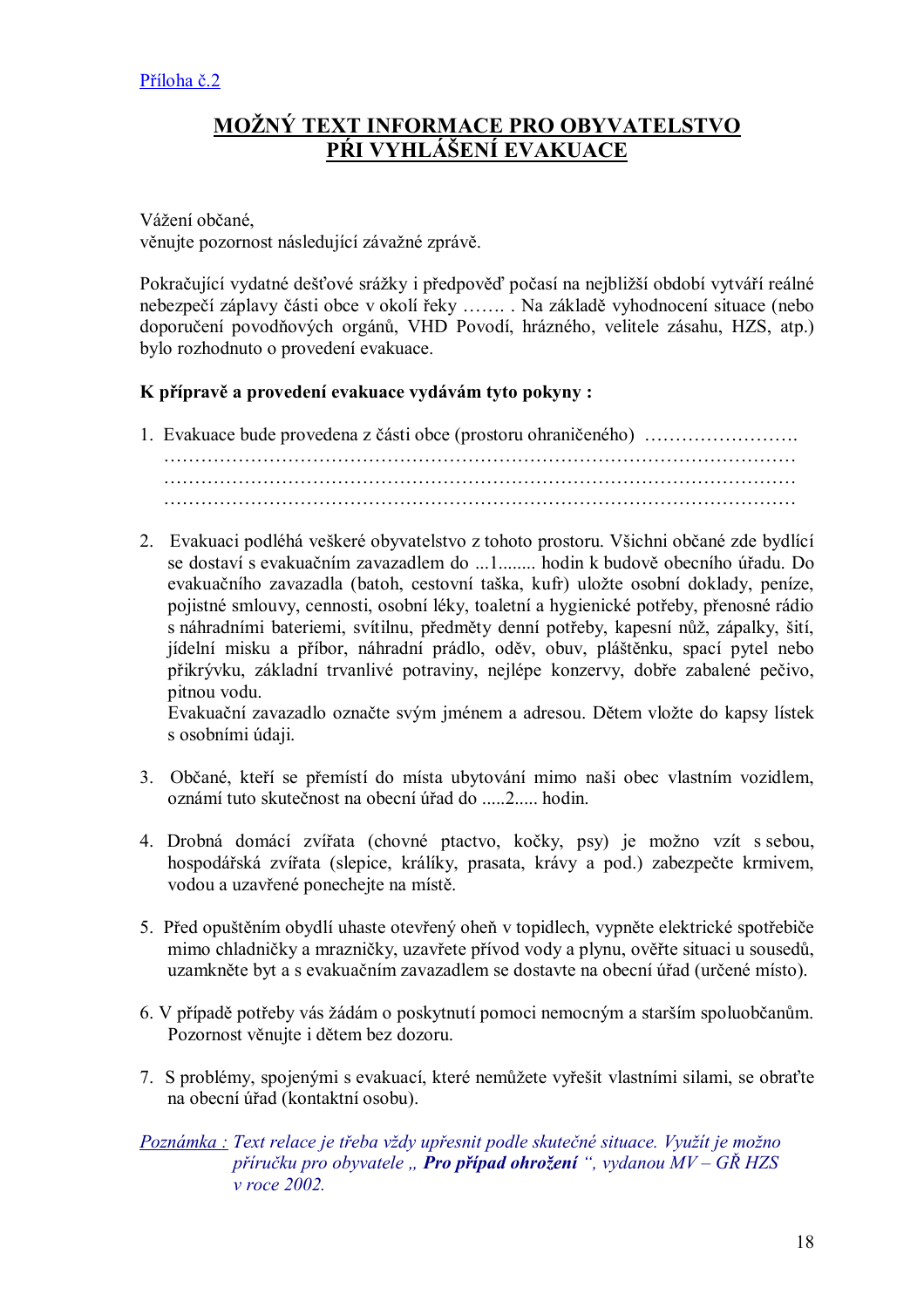#### Příloha č. 3

## **SEZNAM EVAKUOVANÝCH OSOB**

| Příjmení, jméno | Rodné číslo | Adresa stálého bydliště | Cílové místo ubytování |
|-----------------|-------------|-------------------------|------------------------|
|                 |             |                         |                        |
|                 |             |                         |                        |
|                 |             |                         |                        |
|                 |             |                         |                        |
|                 |             |                         |                        |
|                 |             |                         |                        |
|                 |             |                         |                        |
|                 |             |                         |                        |
|                 |             |                         |                        |
|                 |             |                         |                        |
|                 |             |                         |                        |
|                 |             |                         |                        |
|                 |             |                         |                        |
|                 |             |                         |                        |
|                 |             |                         |                        |
|                 |             |                         |                        |
|                 |             |                         |                        |
|                 |             |                         |                        |
|                 |             |                         |                        |
|                 |             |                         |                        |
|                 |             |                         |                        |
|                 |             |                         |                        |
|                 |             |                         |                        |

Poznámka : vzory tiskopisů pro zabezpečení evakuace jsou součástí "Plánu evakuace"<br>Havarijního plánu JmK, z něhož obdrží každá obec výpis v elektronické podobě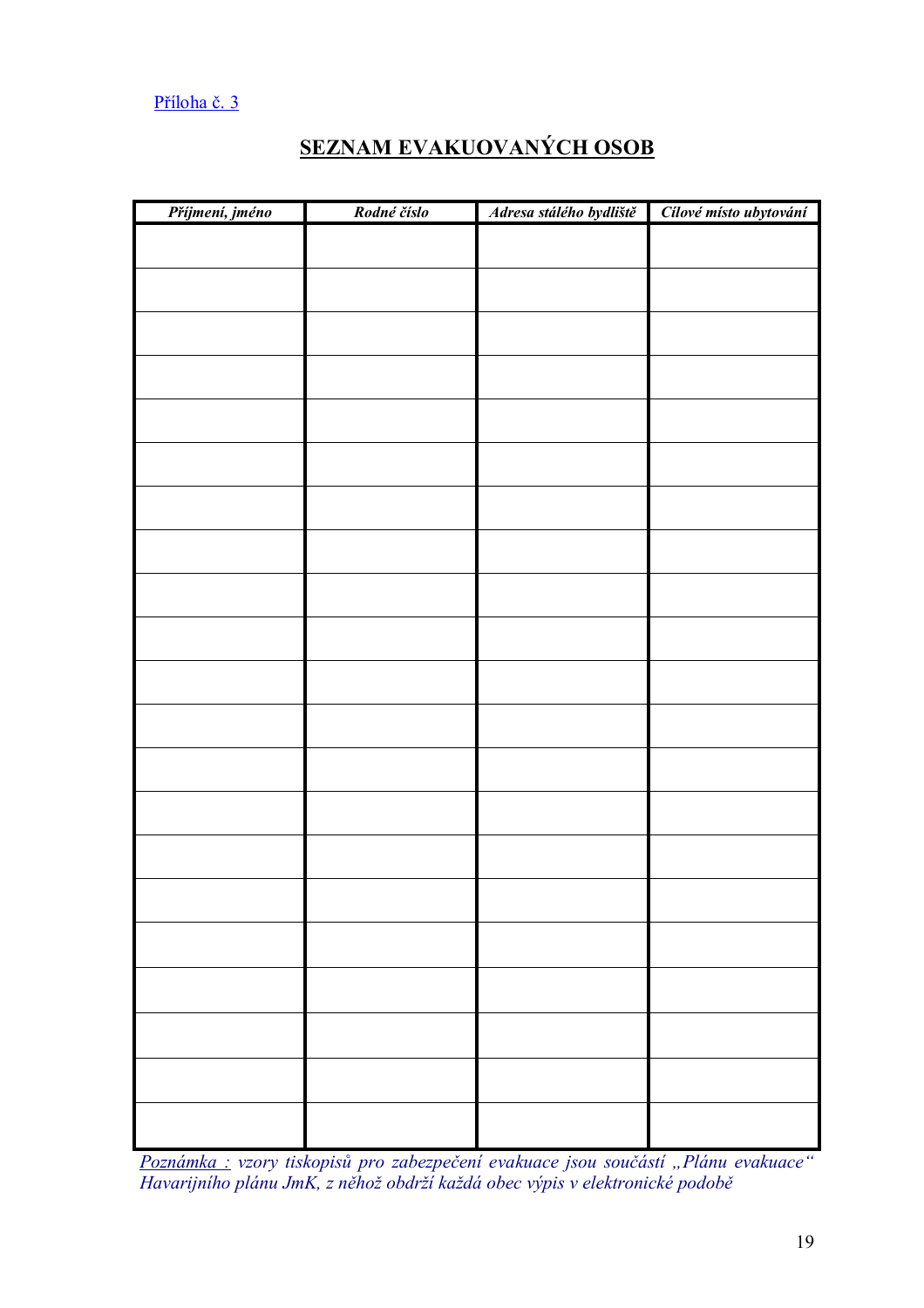#### Přehled o zdrojích vody pro hašení požárů a podmínky jejich trvalé použitelnosti. Stanovení dalších zdrojů vody pro hašení požárů a podmínky pro zajištění jejich trvalé použitelnosti.

(1) Obec stanovuje následující zdroje vody pro hašení požárů a další zdroje požární vody, které musí svou kapacitou, umístěním a vybavením umožnit účinný požární zásah.

#### a) přirozené

1. rybník Šístý, přístupný po cestě od Zahrádek nebo po cestě kolem Mihálikových a Nečasových. Dále rybník Janovka, přístupný po cestě za školou kolem Žákových nebo po cestě ke Zlámaninám dolů. V jižní části jezírko Kaplička s příjezdem po hlavní komunikaci od školy směrem na Tumperek, okolo požární nádrže stále po cestě bez odbočování až k lesu. Další možné zdroje dle mapky obce viz. příloha č. 5

#### b) umělé

1. požární nádrž na Tumperku, příjezd po hlavní cestě od školy k fotbalovému hřišti.

2. hydrantová síť - připojení přes hydrantové uzávěry, kterých se v obci nachází 31, tlak vody v hydrantové síti v obci je 0,6 MPa.

(2) obec v případě potřeby zpracovává a udržuje v aktuálním stavu plánek obce s vyznačením zdrojů vody pro hašení požárů, čerpacích stanovišť pro požární techniku a vhodného směru příjezdu, který v jednom vyhotovení předává jednotce požární ochrany, uvedené v čl. 5 a jednotce HZS Jihomoravského kraje ÚO Blansko.

(3) Vlastník nebo uživatel zdrojů vody pro hašení je povinen, v souladu s předpisy o požární ochraně, umožnit použití požární techniky a čerpání vody pro hašení požárů, zejména udržovat trvalou použitelnost čerpacích stanovišť pro požární techniku, trvalou použitelnost zdroje.

(4) Vlastník pozemků a příjezdové komunikace ke zdrojům vody pro hašení musí zajistit volný příjezd pro mobilní požární techniku. Vlastník převede prokazatelně tuto povinnost na další osobu (správce, nájemce, uživatele), nevykonává li svá práva vůči pozemku sám.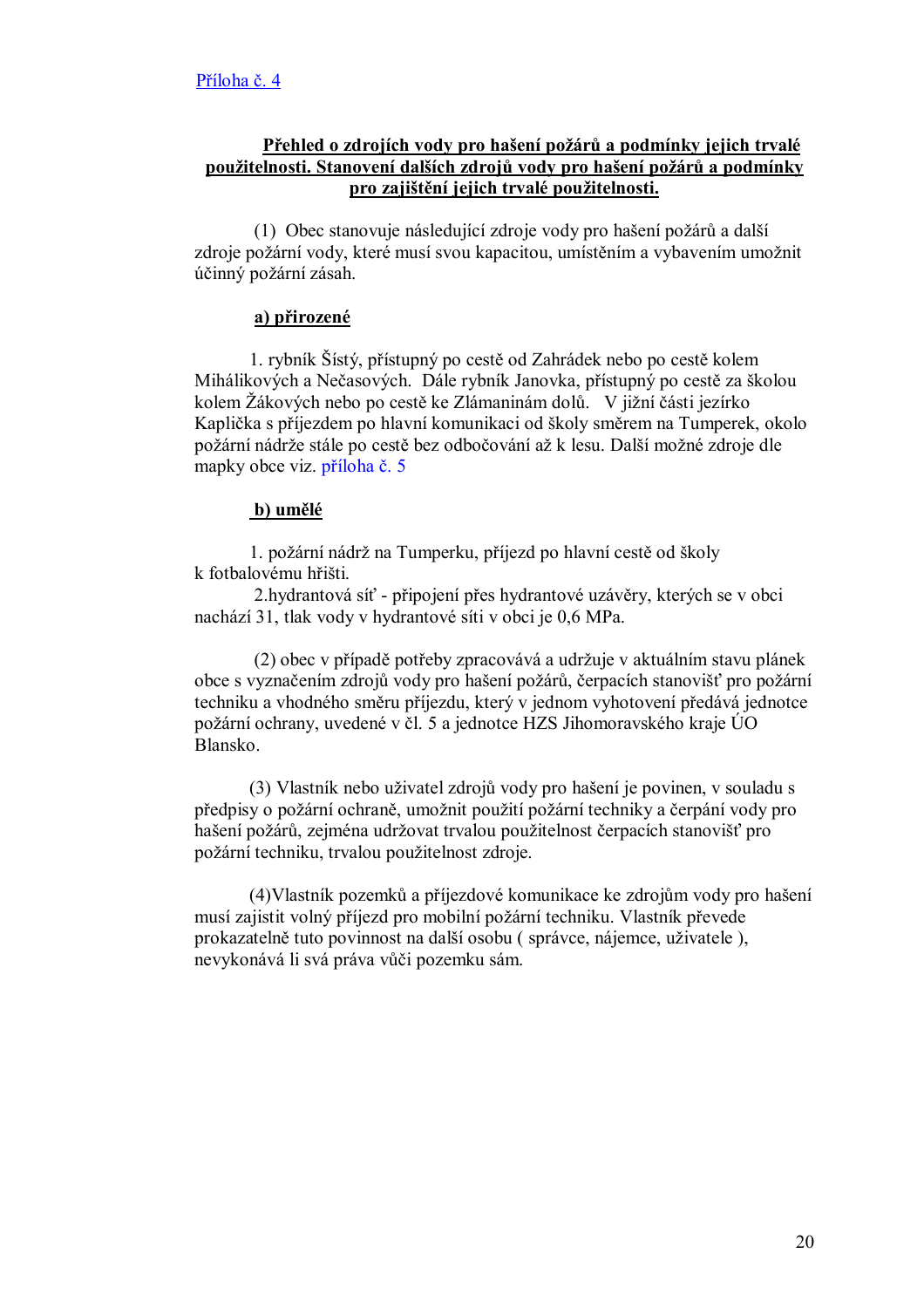příloha č. 5

# **Mapa Rudice**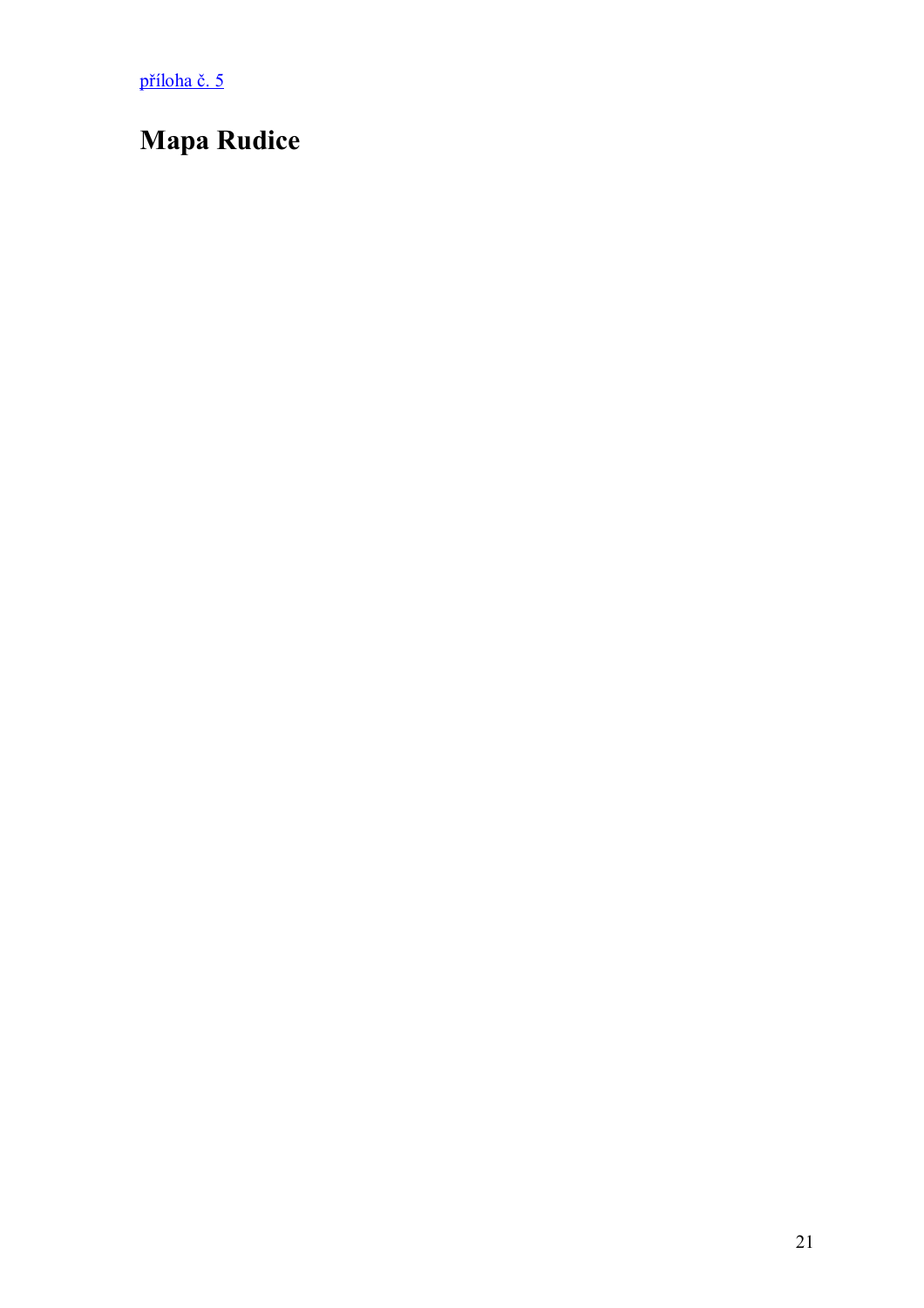příloha č. 6

# Vybavení požární jednotky obce Rudice:

DA Renault 2.8 Tdi 9míst, přívěs s vybavením **T 805 a PPS** 

Čerpadla: **PS 12 PS 18** Plovoucí: GXV 160 - Honda, Sigma GSV 190 - PH - 800 Kalové: HCP Typ AS 215/230 V/,, C,,

Osvětlení: Elektrocentrála – HERON EGH 60 AVR – 3 (6000w) Stativ LZU 15 - 2 krát 500W .......1ks Stativ - 2 krát 500W .......1ks Stativ - 1 krát 500W .......1ks

Čelovky:  $PETZL - Duo$  led 14 ..........2ks Dobíjecí svítilna .........2ks

Radiostanice MOTOROLA CP 340

Motorová pila STIHL MS 341 (řetěz Rapid Duro 3/8")